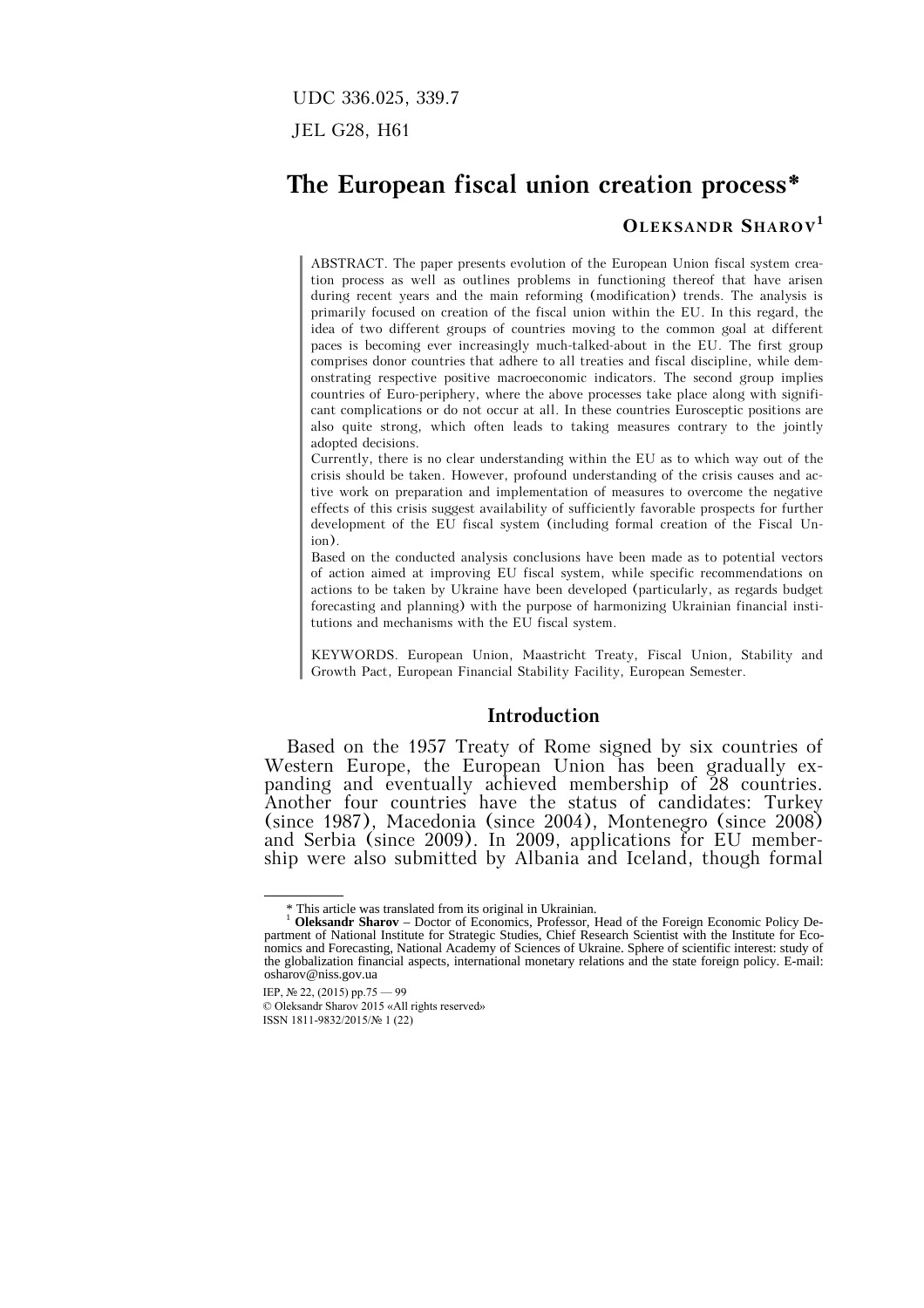decision by the European Union on Albania's application is still pending, while in 2013 the government of Iceland decided to "freeze" further negotiations until a referendum on this issue has been held in the country. A "potential" candidate to the EU is Bosnia and Herzegovina.

At the same time, three Western European countries have decided not to join the European Union, while being partly still involved in the EU economic system: Liechtenstein and Norway as parties to the European Economic Area created in 1994, and Switzerland — on the basis of relevant bilateral agreements. Also based on separate agreements the single European currency (euro) is used along with supporting other forms of actual participation in the EU economic system by the so-called "dwarf" states Andorra, the Vatican, Monaco and San Marino. Finally, in the legal sense a part of the EU comprises a series of "overseas territories" or "outermost regions", which also use the euro, but for which certain exceptions to the rules or specific features have been established exactly on account of their remoteness (in particular, this concerns taxation issues). Such territories include island areas such as the Azores and Madeira (Portugal), Canary Isles (Spain), Guadeloupe, Mayotte, Martinique, St. Martin, Reunion (France) and a continental territory — French Guiana.

Furthermore, one should take into account ties of the European Union with 17 countries, with which the EU has concluded association agreements and/or free trade area agreements (in particular, Israel, Mexico, South Africa, South Korea, Serbia, Chile, etc.), as well as 53 member countries of the Commonwealth of Nations headed by the British monarch, which are indirectly (through relations with Great Britain) incorporated in certain segments of European integration (especially in matters of labor migration and international trade).

The European Union fiscal system development process attracts many researchers, while first of all, one should mention representatives of academic science (R. Mundell<sup>2</sup>, B. Eichengreen<sup>3</sup>), as well as financiers and bankers (G. Soros<sup>4</sup>, J.-C. Triche<sup>5</sup>). Certain aspects of financial integration within the

 <sup>2</sup> Inter alia: *Mundell R.* A Theory of optimum currency areas. American Economic Review 51, 1961, pp. 657-665; Mundell R. European Monetary Union and the International Monetary System – Rivista di Politica Economica, 1994, pp. 83-128.<br><sup>3</sup> *Eichengreen B.* Should the Maastricht Treaty Be Saved? Princeton Studies in International Finance,

No. 74, December 1992 (International Finance Section, Princeton), 74 p.; *Eichengreen B.* European monetary Unification: A Tour D'Horizon, Oxford Review of Economic Policy 14, 1998, pp. 24-40. <sup>4</sup> *Soros G.* The Tragedy of the European Union: Disintegration or Revival? – Public Affairs, 2014,

<sup>210</sup> p.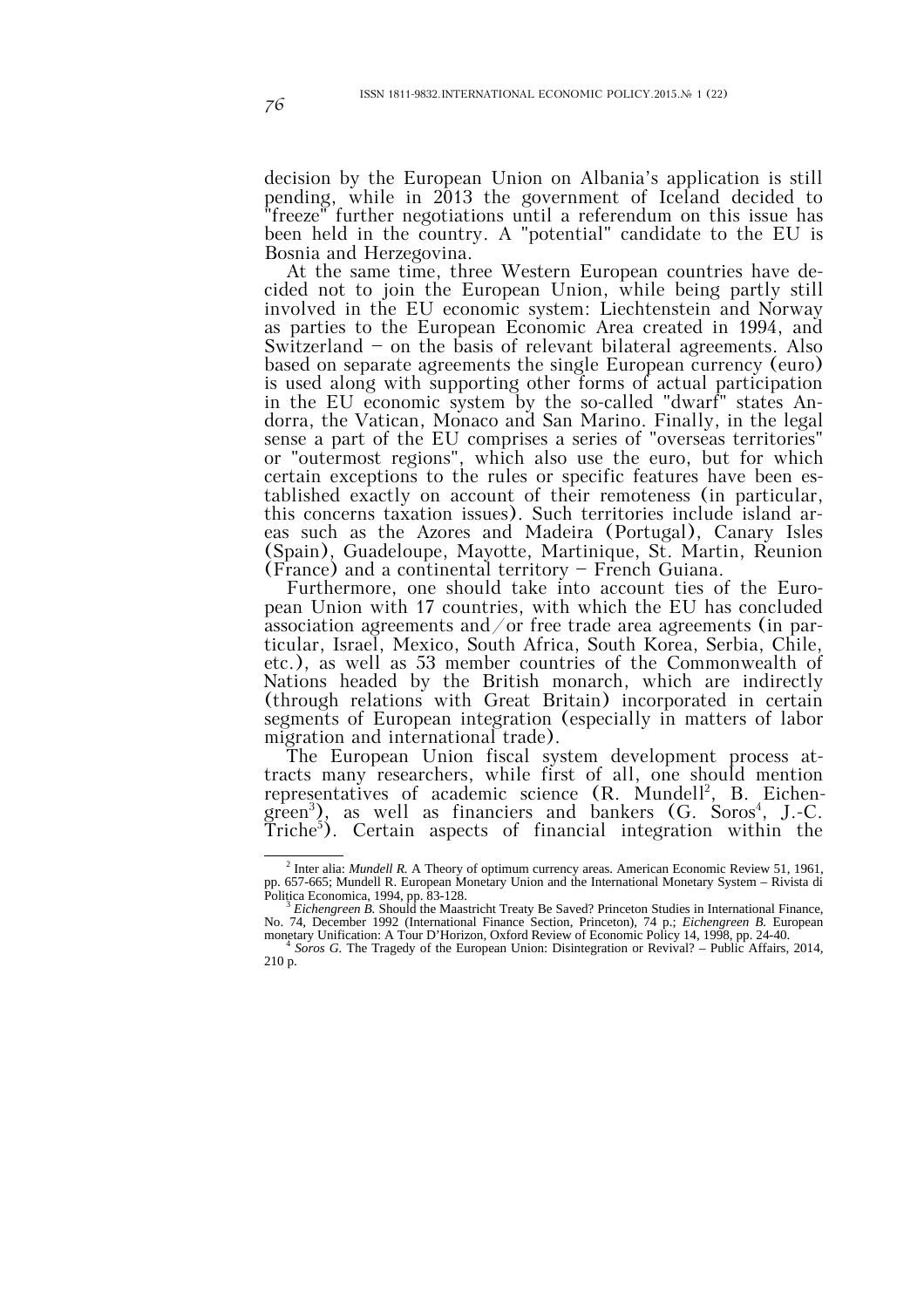European Union are considered in numerous publications by researchers not only from the EU, but also from other countries (including Ukraine).

#### **Basic part**

The first element of real European economic integration was in fact the "Marshall Plan", as it envisaged abolition of trade barriers and creation of economic policy coordination institutions within Europe. According to the original plan, it was supposed to apply to all European countries, including the Soviet Union and countries of "socialist democracy". Already at this stage, the need for creating a specific financial and credit system occurred. In particular, the Organization for European Economic Cooperation established a special European fund to mitigate the negative effects of increased competition for European companies. An important component of the new system was the London Debt Agreement of February 27, 1953, which regulated the private and pub-lic debt of Germany formed during the Second World War and taken over by the Federal Republic of Germany as the German Empire (Deutsches Reich) successor, including private debts (although formally, the successor state was not responsible for them<sup>6</sup>). The said Agreement also stipulated maintenance principles of the new debts, which arose as a result of foreign economic assistance programs during the post-war period (especially, the Marshall Plan). The declaration forming a supplement to the draft Agreement and filed by representatives of the USA, Great Britain and France read: "The three countries agree that the plan include an appropriate satisfaction of demands towards Germany so that its implementation does not jeopardize the financial situation of the German economy through unwanted repercussions nor has an excessive effect on its potential currency reserves. The first three countries are convinced that the German federal government shares their view and that the restoration of German solvability includes an adequate solution for the German debt which takes Germany's economic problems into account and makes sure that negotiations are fair to all participants<sup>7"</sup>.

In practice, this implied writing off 62.6% of the debts, granting the possibility of debt repayment in Deutschmarks,

 <sup>5</sup> *Triche J.-C. "Economic Integration in the Euro Area"*, 15th European Regional Conference of the Board of Governors – Tel Aviv University. Paris, 31 March 2006.<br><sup>6</sup> *Guinnane T.W.* Financial vergangenheitsbewältigung: the 1953 London Debt Agreement- Yale

University, Center Discussion Paper No. 880, January 2004, p.21 - [Electronic resource]. Access mode: http://www.econ.yale.edu/growth\_pdf/cdp880.pdf <sup>7</sup> *Hersel Ph.* El Acuerdo de Londres de 1953 (III) // La Insignia, 3 enero del 2003. – [Electronic re-

source]. Access mode: http://www.lainsignia.org/2003/enero/econ\_005.htm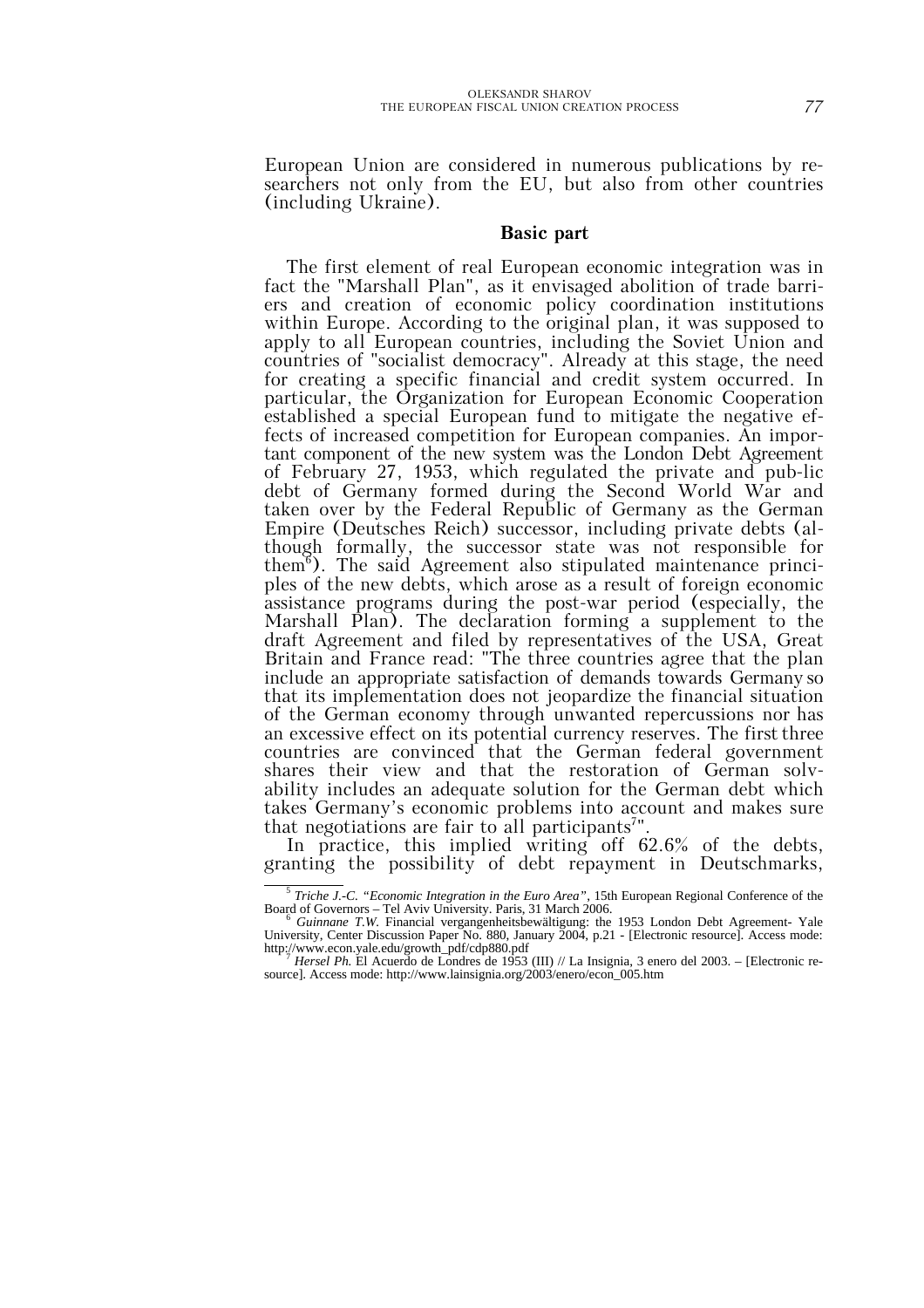promotion of German exports development (by creditor countries) and limiting the cost of debt servicing by 5% of export revenues.

In September 1961, the Organization for European Economic Cooperation, which by the time had fulfilled its function of organizing use of financial aid under the "Marshall Plan", was transformed into the Organization for Economic Cooperation and Development — OECD, membership in which was also extended to non-European countries. Eventually, OECD actively started addressing financial problems, in particular those related to attraction of international investment, taxation and export crediting. In 1976, the governments of OECD member countries adopted the Declaration on International Investment and Multinational Enterprises. However, this neither established a new international law in this field of relationship, nor reflected current practices at national level, but at the same time proved to be a very important step in development and enunciation of principles, compliance with which was expected from the member countries<sup>8</sup>. Above all, it concerned rules introduced within the EEC. In 1978, a document was adopted that became fundamental in terms of issues regarding export crediting — *Guidelines for Officially Supported Export Credits*, also known as the "Consensus" aimed at promoting competition among exporters from OECD countries to be based on the price and quality of goods, but not on favorable state support terms. Finally, the OECD has also developed a series of recommendations on coordinating issues of double taxation prevention. The latter provided regulatory prerequisites for further economic development of countries striving for European integration with the new integration tasks taken into account as well as with consideration of the need for coordination and harmonization of the respective rules with the main economic partners (firstly, with USA and Turkey, and later on -with Japan, Australia, New Zealand, etc.).

During recent years the global shocks caused by the crisis to the global economy were exacerbated by a serious problem within the EU associated with the need for correcting the very concept of European integration on account of significant quantitative and qualitative expansion of the European Union. It was expected that new circumstances would be taken into account by the EU Constitution, a draft of which had been signed in 2004.

 <sup>8</sup> *Horn N.* International rules for multinational enterprises: the ICC, OECD**,** and ILO initiatives/ The American University Law Review ,vol. 30:923, 1981, p.936 – [Electronic resource]. Access mode: http://aulawreview.com/pdfs/30/30-4/Horn.pdf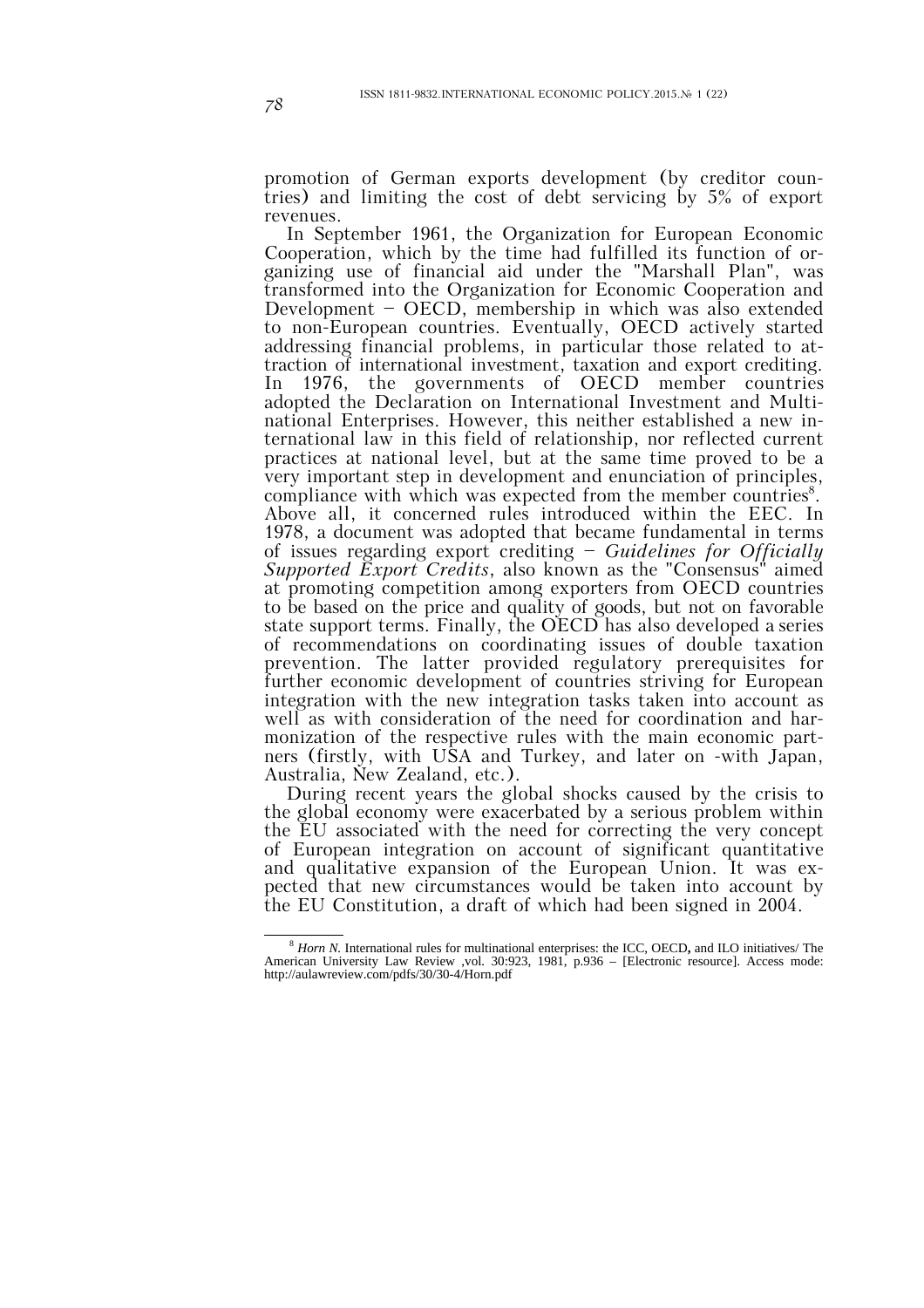The most important novelty of the Constitution was supposed to be granting the international legal entity status to the European Union. Besides, the principle of the EU legislation prevalence over national legislation was to be stipulated as well. However, this draft was rejected at referendums held in France and the Netherlands, which led to another European Union identity crisis. Only at the EU summit in 2007 it was decided to carry out the necessary institutional reform as the next modernization step — through adoption of a new treaty. The said Treaty was signed late in 2007 in Lisbon. The Treaty of Lisbon is intended for keeping the balance between intergovernmental and supranational principles of EU governance. At the same time, the Treaty established the balance between the goals and interests of EU member states by virtue of granting the "superpower" status to the EU and recognizing its legal standing, thus enabling the EU to enter into international agreements (under certain conditions).

It is also important that the Treaty of Lisbon has amended the qualified voting mechanism in the Council of Europe (set forth by the so-called "Treaty of Nice"). Under the new Treaty, decisions would be adopted subject to having been voted for by more than 55% of countries (at least 15 countries), representing at least 65% of the population. At the same time it was stipulated that the "blocking minority" should comprise at least 4 countries.

The EU also seeks to create an "internal market" and achieve a number of objectives: full employment, social progress, discrimination combating and so on. It is clear that achieving these ambitious goals requires a new level of development and integration of financial mechanisms — above all, the fiscal one and the bank crediting one. This situation was significantly worsened by the fact that the global financial and economic crisis of 2008-2009 first slowed and then actually rendered impossible achieving the "European welfare" uniform high standard (which mostly socialist and social-democratic governments of European countries have been trying to achieve based on "European solidarity" principle (subsidies from the EU budget) and "social budget policy" of individual countries. The limitedness of budget funds has led to a deep crisis in "peripheral" EU countries (Greece, Portugal, Spain, and partially — Italy), where budget deficits and debt burden proved too heavy for low-efficient economies (mainly due to low labor productivity and innovation lag). The difficulty of overcoming the crisis was mainly caused by the fact that these countries were members of the European Monetary Union and use of the single European currency deprived them of opportunities to use traditional instruments  $-$  the exchange rate and interest rate,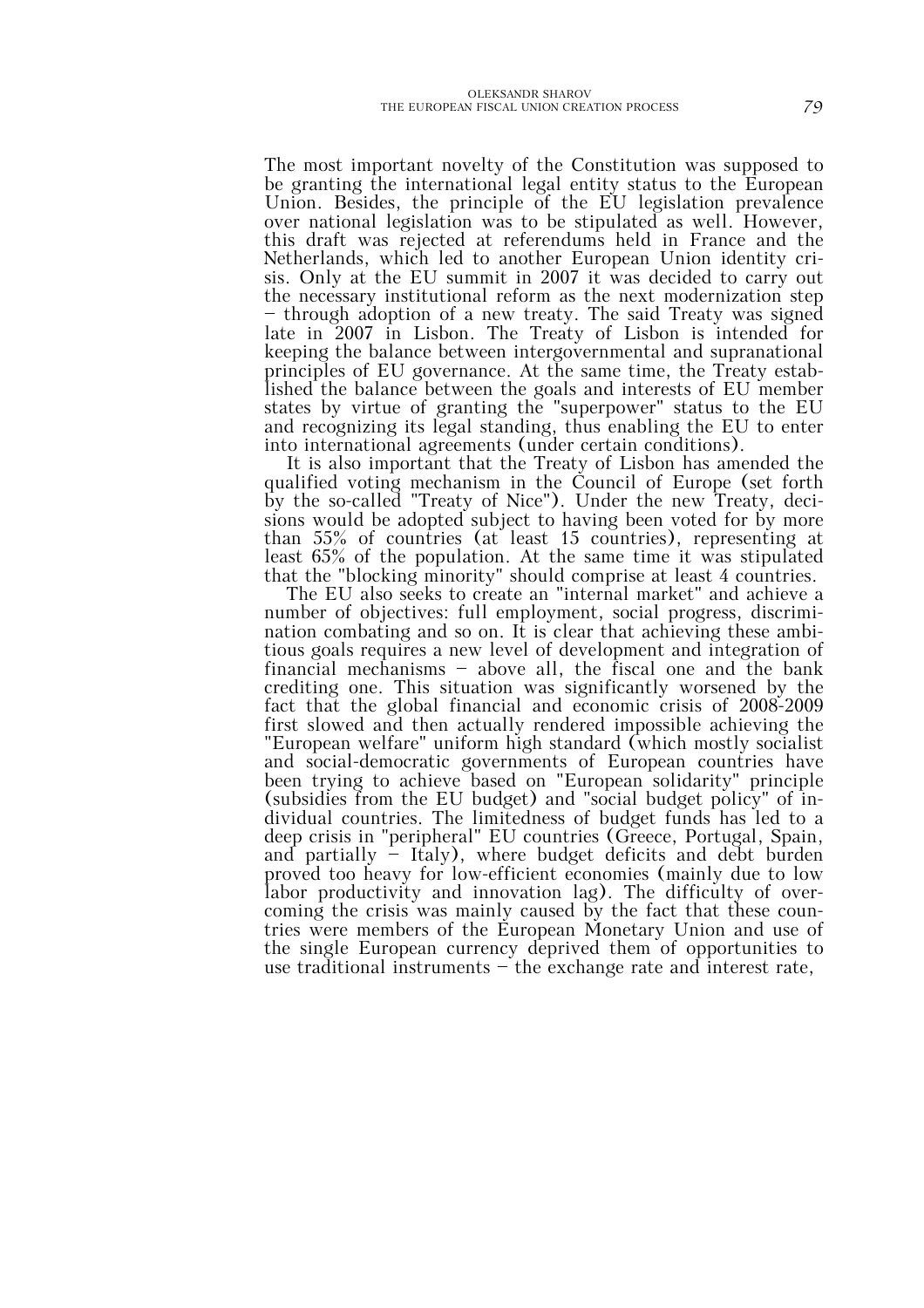since presence of a single financial market virtually eliminates the possibility of manipulating by certain countries. Thus, solution to this problem involved selection of one of two further options: 1) exclusion of fiscally indisciplined countries from the euro area, or 2) actual review of the principles underlying formation of the European Union and preventing financing of sovereign debts and budget deficits from the Union budget. "Without exaggeration, the fight over the options described implies the quintessence of the European political process. Positions taken in the fight represent those starting points by which the politicians of European countries assert their identity. Disagreements on the issue do not only determine the balance of political forces in the "united Europe", but also create a semantic matrix of this strange "unity"<sup>9</sup>. "In general, we can conclude that the institutional reform of the EU is still far from accomplishment. (…) This means that one will have to think seriously about a new institutional reform of the European Union<sup>"10</sup>. Above all, the latter should involve financial mechanisms of the European integration.

The founding fathers of the European Union saw gradual integration of national public finances as the basis of post-war unification of Europe. This process was essential to overcome profound differences and national isolation being causes of the two world wars and by now remaining an obstacle to common economic development.

Despite the fact that the Maastricht Treaty of 1993 created certain "safety locks" (prohibition of budget deficit financing by central banks and privileged access of public sector institutions to the resources of financial institutions, establishing "ceiling" for budget deficits and public debt, etc.), many professionals still drew attention to the hazard for the EU occurring due to the absence of adequate fiscal control. In this regard, two additional elements were subsequently introduced to the EU system: 1) accession to the euro functioning area required provision of certain convergence criteria, and 2) in 1997, EU member countries agreed to sign the Stability and Growth Pact (SGP), which concerned common taxation and budget policy. The Pact was based on Art. 99 and 104 of the Maastricht Treaty, while envisaging monitoring of tax policies of individual member countries and setting forth procedure for imposing sanctions against countries

<sup>&</sup>lt;sup>9</sup> Smirnov A.N. Testing by euroscepticism: the crisis of European integration in the mirror of conservatism / Politia, No. 4, 2013, p. 50. [In Russian].<br><sup>10</sup> *Pronikova D.V.* Institutional reform of the European Union and the Treaty of Lisbon / World and

Politics, 31.05.2012 – [Electronic resource]. Access mode: http://mir-politika.ru/313-institucionnaya\_reforma. html. [In Russian].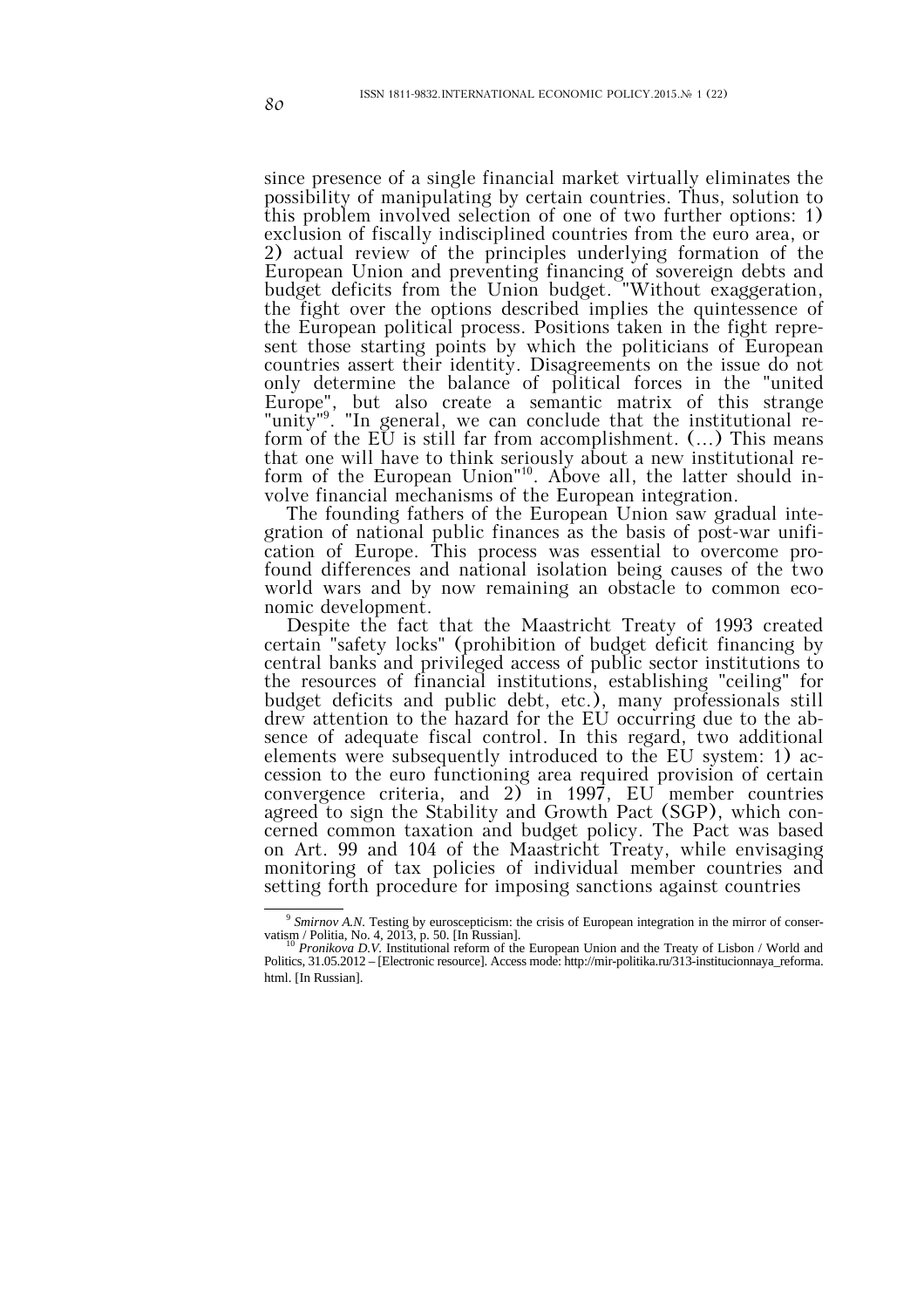violating the agreed rules (in particular, restriction for the annual budget deficit at below 3% of GDP and that for national  $debt - below 60\% of GDP$ .

It should be noted that in fact the Stability and Growth Pact consisted of the European Council resolution on the StabilityPact (adopted on June 17, 1997 in Amsterdam) and two Regulations<sup>∗</sup> on technical aspects of monitoring budgetary policy and coordinating economic policies of the Member States, as well as on measures to be taken in the event of excessive budget deficits, which were adopted by the European Council on July 7, 1997 (and amended in June 2005). According to these documents, the Member States committed themselves to complying with the medium-term requirements in relation to the government budget status, which should remain close to balance or surplus, while ensuring that the state budget deficit does not exceed 3% of GDP (the so-called "preventive arm of the Pact"). These commitments were taken by the countries under the Maastricht Treaty.

If a Member State violates the maximum permitted budget deficit or public debt level, this country becomes subject to actions taken pursuant to the procedure for excessive budget deficit elimination (the so-called "corrective arm of the Pact"). In case of repeated violation of the rules, the European Commission may recommend imposing sanctions on the country (by voting and subject to support by two-thirds of voters, while the country in default has no voting right at that). As a punishment, a fine in the amount ranging from 0.3 to 0.5% of GDP may be imposed, the demand on disclosing more details on budget expenditures and debt may be set, or the European Investment Bank crediting policy for the country may be revised. At that, force majeure circumstances may imply cases of natural disasters or serious economic collapse.

Programs to ensure stability (or Convergence Programs for countries outside the euro area) are provided to the European Commission on an annual basis. While evaluating the provided stability (convergence) programs, attention is also drawn to the long-term sustainability of public finances. EU bodies provide common long-term budget forecasts at the EU level, as well as assess and monitor the situation in individual member countries.

The "preventive" arm of the Pact requires EU countries to adopt balanced budgets, and if possible — with a surplus in order

<sup>•</sup> Regulation 1466/97: On the strengthening of the surveillance of budgetary positions and the surveillance and coordination of economic policies (the so-called "preventive arm" of the Pact) and Regula- tion 1467/97 on the processing of budget deficit data, if the Member State exceeds the threshold set at 3% of gross domestic product (the so-called "corrective arm").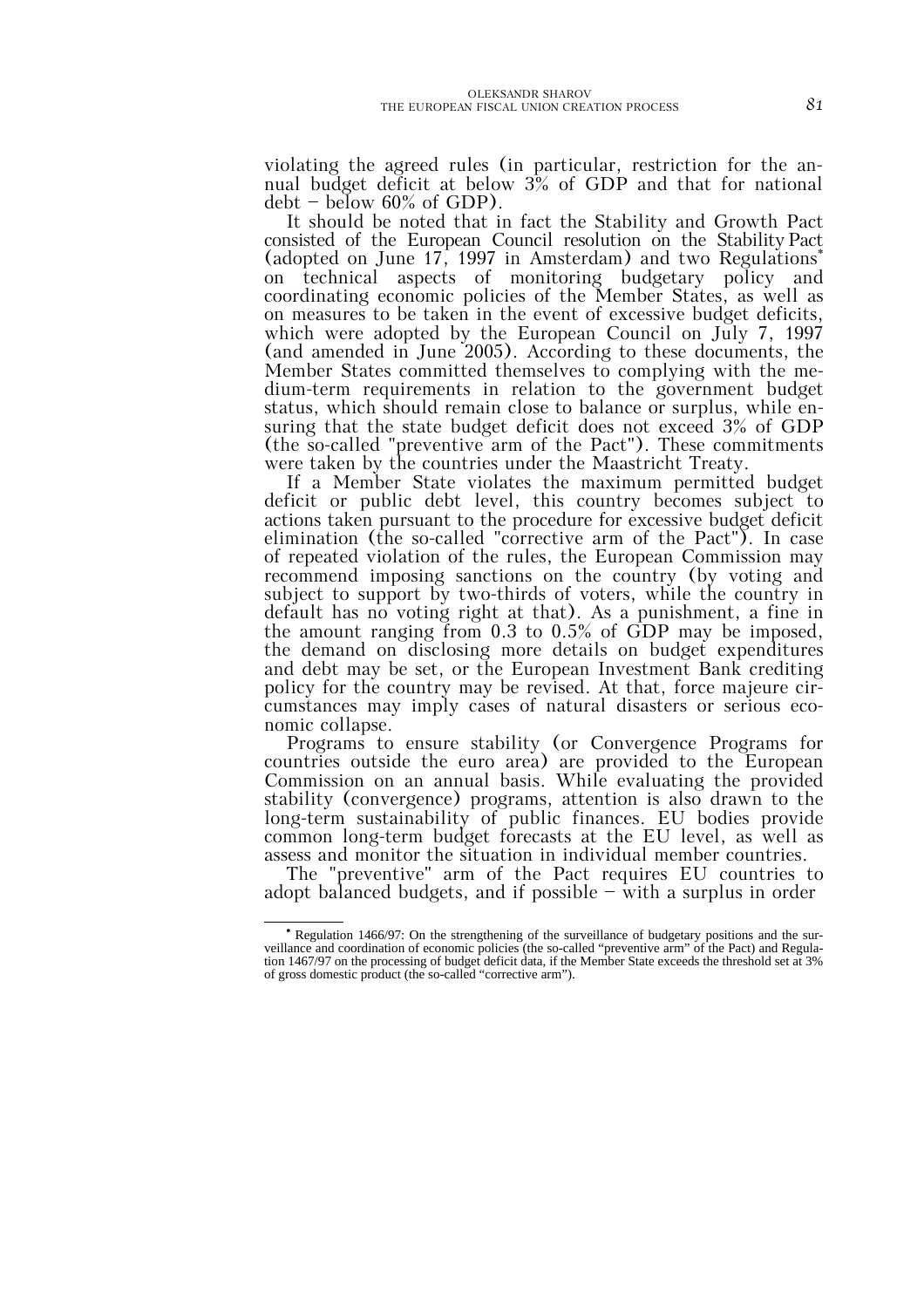to create certain reserves for the cases of business activity drop. The "corrective" arm comprises the procedure for deficit correction, i.e. restricting thereof by 3% of GDP by virtue of emer-gency measures. However, the "Achilles' heel" of the Pact was absence of a mechanism to compel adherence to the fiscal discipline. In particular, to apply certain penalties to the offender the European Commission must first enlist the support of European Commissioners, and this contributes to soft-pedaling sanctions against individual countries. In addition, adopting such a decision requires qualified voting majority, while under circumstances when "the offender" is not deprived of the right to vote in the case, finding additional "contra" votes from other countries potentially being "offenders" is not a big problem. Moreover, among offenders are not only such "problem" countries as Greece (maximum budget deficit reached 12.7% and the debt  $-$  142.8% of GDP), Portugal  $(9.1\%$  and  $93\%)$  or Ireland (deficit  $-32.4\%$ ), but also the relatively successful Germany (12.7% and 83.2%), France  $(7.0\%$  and  $81.7\%)$  and Austria  $(4.6$  and  $72.3\%)$ . Therefore it is no accident that, according to experts, the first decade of the euro functioning (1999-2007) could be dubbed a "wasted period of time", which might have been efficiently used for building a sound fiscal system instead of resorting to mutual concessions and compromises.11 In this regard, "many experts recognize that the fiscal integration deepening may contribute to essential increasing stability of the Economic and Monetary Union in Europe"12.

Implementation of the Stability and Growth Pact was first seriously criticized in 2002-2005, as France and the Federal Republic of Germany repeatedly violated the criteria for keeping the budget deficit at 3% of GDP, while the Ecofin Council refused to impose sanctions against them despite recommendations of the European Commission. The dispute between the European Council and the European Commission (with lawsuit filed by the latter) was considered by the European Court, which in essence agreed with the position of the European Commission, but pointed to the need for a clearer distribution of responsibilities between the two EU bodies (the lack of which led to a similar "stalemate" situation in the case of Italy). It would, however, be wrong to believe that the established rules had been of no effectiveness at all. A number of countries (including Belgium, Spain

<sup>&</sup>lt;sup>11</sup> Schuknecht L., Moutot Ph., Rother Ph., Stark J. The Stability and Growth Pact. Crisis and Reform// ECB – Occasional Paper, No. 129/September, 2011, p.10 – [Electronic resource]. Access mode:

http://www.ecb.europa.eu/pub/pdf/scpops/ecbocp129.pdf<br><sup>12</sup> *Khudyakova L.S., Sidorova E.A.* The reform of financial sector regulation in the European Union //Dengi i kredit, No. 4, 2014, p.33. [In Russian].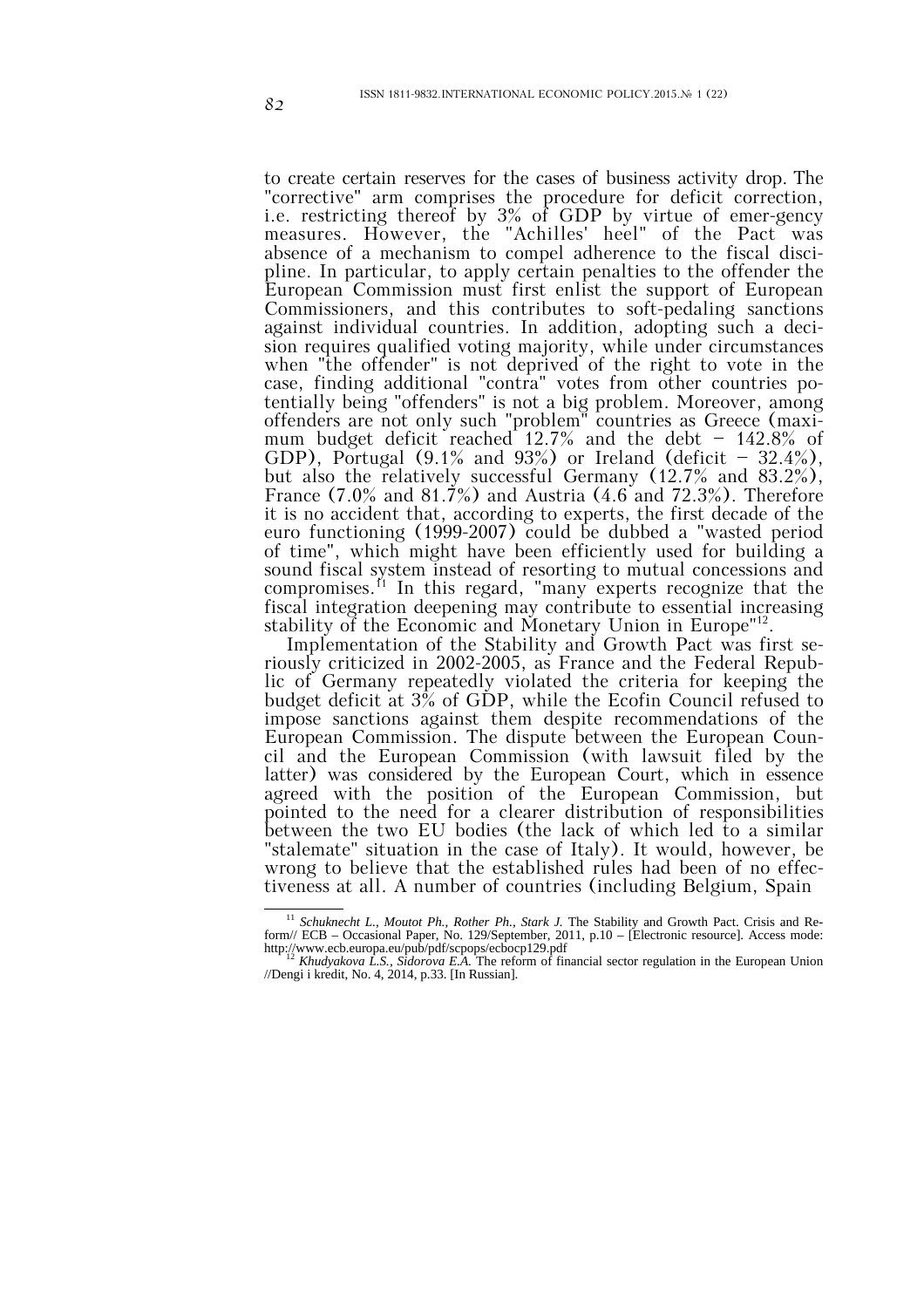and Austria) have succeeded in complying with the set requirements and managed to consolidate their financial resources so as to avoid excessive deficits. Moreover, Ireland, Luxembourg and Finland, which had experienced fiscal problems before, managed to improve their finances and join the euro area even with budget surpluses (although, Belgium and Luxembourg suffered budget deficit later again)<sup>13</sup>.

As a result of the judgment (under pressure from Germany and France) the rules were softened. In particular, the Ecofin Council agreed that the 3% ceiling of GDP for budget deficit and 60% of GDP for public debt are recognized officially, but are also subject to additional criteria, under which the deficit is recognized as excessive, namely: cyclically adjusted budget behavior, debt level, slow growth period duration, progress in implementing market-oriented pension reforms and the possibility of the deficit being related to productivity increase procedures. Thus, decisions on sanctions should be adopted after consideration of a set of indicators (both objective and subjective). The Council decided that as a rule, the term for excessive deficit correction should fall within one year after identification thereof and thus, normally, expire on the second year after deficit occurrence. The Council also agreed that the elements to be taken into account when determining the initial term for the excessive deficit correction should be more specific and include, in particular, overall assessment of all the factors mentioned in the report under Art. 104 (3).

As a benchmark, countries with excessive budget deficits shall be obliged to apply fiscal efforts in order to achieve annual minimum deficit reduction by at least 0.5% of GDP (a cyclically adjusted indicator). If the said efforts prove sufficient to correct the excessive deficit in the year following identification thereof, the initial term need not be set beyond this year<sup>14</sup>. At the summit held during March 22-23, 2005, the European Commission endorsed this decision and made appropriate changes to the "preventive arm" of the Pact. In particular, this concerned introducing a number of fundamental concepts used in the decision-making process<sup>15</sup>:

 <sup>13</sup> *Morris R., Ongena N., Schuknecht L.* The Reform and Implementation of the Stability and Growth Pact – European Central Bank, Occasional Paper No. 47, June 2006, p.18 – [Electronic resource]. Access

mode: https://www.ecb.europa.eu/pub/pdf/scpops/ecbocp47.pdf<br><sup>14</sup> Improving the implementation of the Stability and Growth Pact / Ecofin Report, 22-23 March 2005,p.18 – [Electronic resource]. Access mode: http://www.eu2005.lu/en/actualites/documents\_travail/ 2005/03/21 stab/stab.pdf<br><sup>15</sup> Report on Public finances in EMU 2005// European Economy No. 3, 2005, pp. 83-84 – [Electronic

resource]. Access mode: http://ec.europa.eu/economy\_finance/publications/publication421\_en.pdf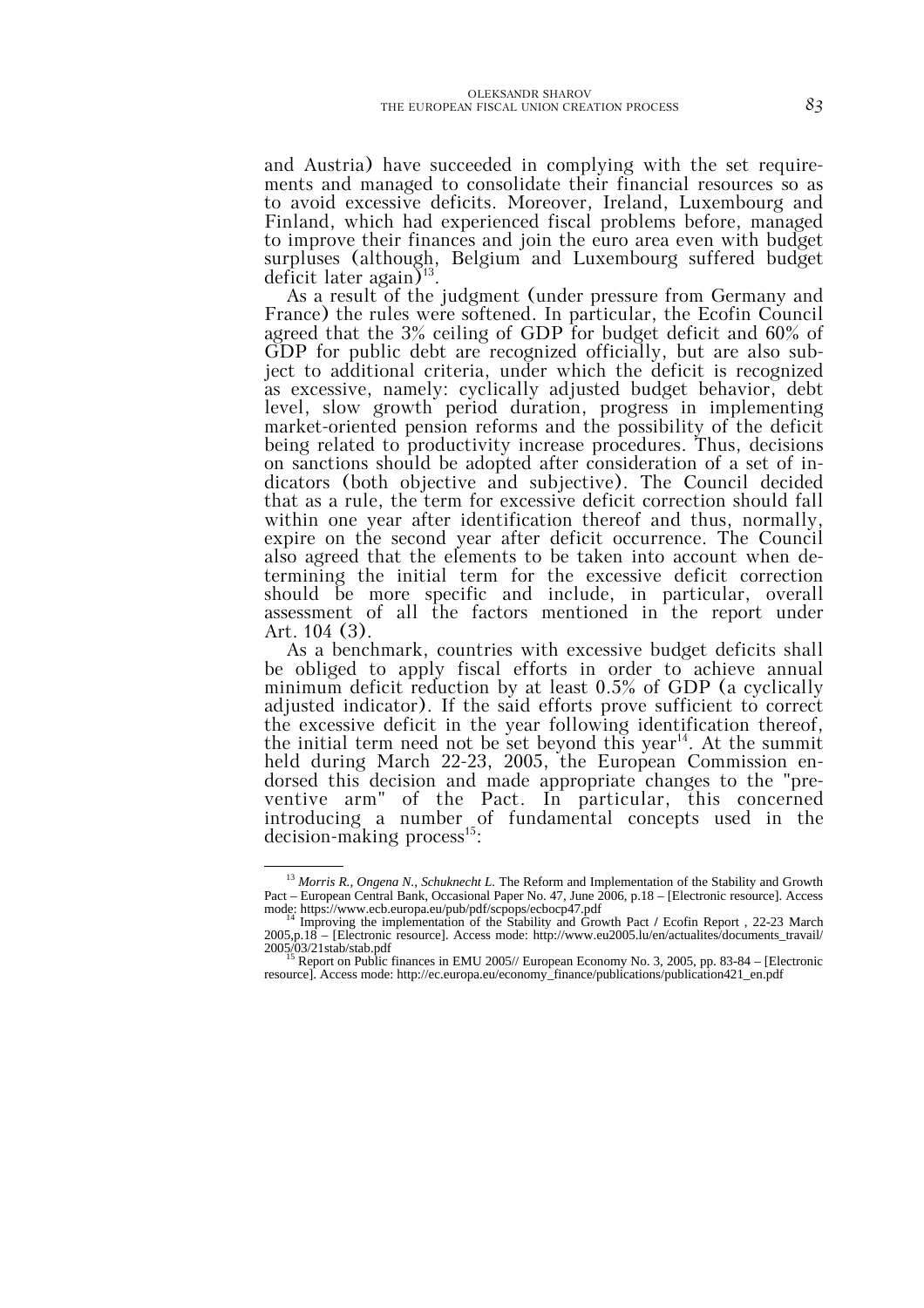• Country-specific Medium-Term budgetary Objectives MTO's. By the time (during 1999-2004) the Pact used to set forth the same objective for member states — "maintaining the budget state close to balance". Now, the objective was to be set along with consideration of "economic and budgetary positions and sustainability risks of the Member States" based on the current ratio of public debt to GDP and long-term potential GDP growth, while the overall objective in the medium term remained the same — maintaining a "state close to equilibrium". The exact calculation formula was not provided, however, but it was emphasized that the MTO upper limit should remain at the level providing a safety margin for continued compliance with the deficit limit of 3% of the state budget, while ensuring stability of the budget in the long term. In addition, the respective EC regulation stipulated that the MTO upper limit for the euro area states or ERM II for EMU-2 member states may not exceed 1% of GDP (in structural deficit), if the country is faced with a combination of low debt and high potential growth (or vice versa). At the same time, if subject to increasing age-related sustainability risks (i.e. *those related to growing average age of the population*) in the long term, the upper MTO limit should ensure budget balance or surplus. Eventually, it was decided that each member country should choose own MTO objectives in presenting its annual report on the implementation of the convergence/sustainability program, whereas a recommendation was also provided that governments always choose a more ambitious MTO level compared to the upper MTO limit, as long as it is more suitable for their medium-term fiscal policy.

• Minimum annual budgetary effort for countries that have not yet reached the medium-term objectives — MTO*.* All member states agreed that fiscal and tax consolidation of the budget should be carried out, as long as there are favorable economic conditions for that matter, i.e. during periods when the real growth exceeds the average potential long-term growth. The rule concerning windfall revenues was also agreed upon, while implying that such funds should be spent directly on reduction of both public deficits and debt. Moreover, a special rule for the euro area states and EMU-2 member states implied they undertake to implement annual improvements as to their structural deficit at the level of at least 0.5% of GDP.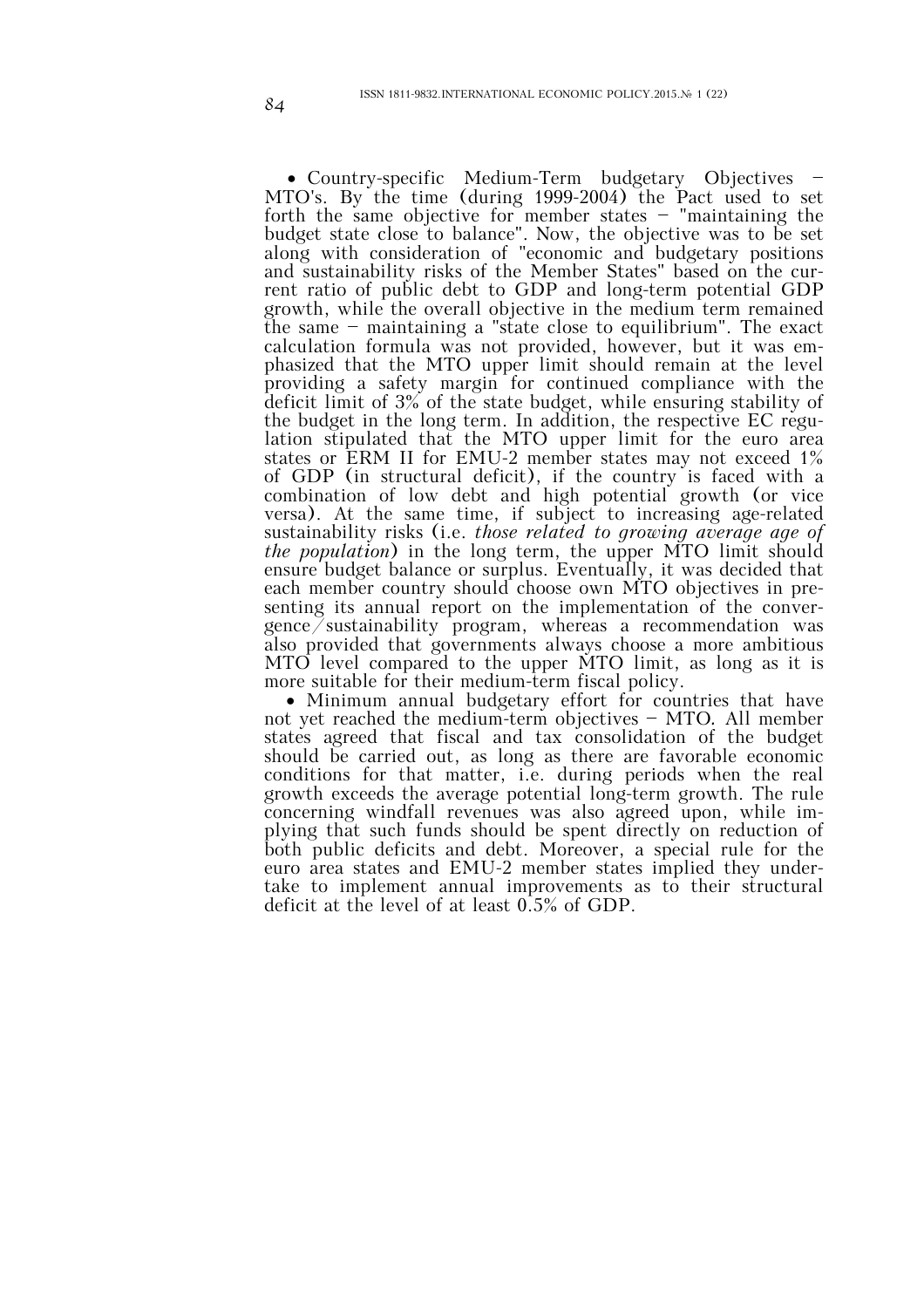

**Fig. 1.** Excessive deficit procedure sequence of actions (by the Maastricht Treaty articles)

*Source: Morris R., Ongena N., Schuknecht L. The Reform and Implementation of the Stability and Growth Pact — European Central Bank, Occasional Paper No. 47, June 2006, p.17*

• Early-warning system. The previously existing early warning system for potential violations of budget deficits was expanded and it was agreed that the system be based on the analysis of ten macroeconomic indicators. In addition, the European Commission has been granted the right to express its "opinion" to member states without discussing this issue at the European Council in situations where such an opinion serves as a formal recommendation for achieving the previously announced MTO. This implies<br>that the Commission will be expressing its opin- $\frac{1}{\pi}$  the Commission motor only in situations of the 3% ceiling violation acute risk, but also in cases when its experts detect unjus-

• Structural reforms. With the purpose of carrying out the necessary structural reforms, it was decided that the implementa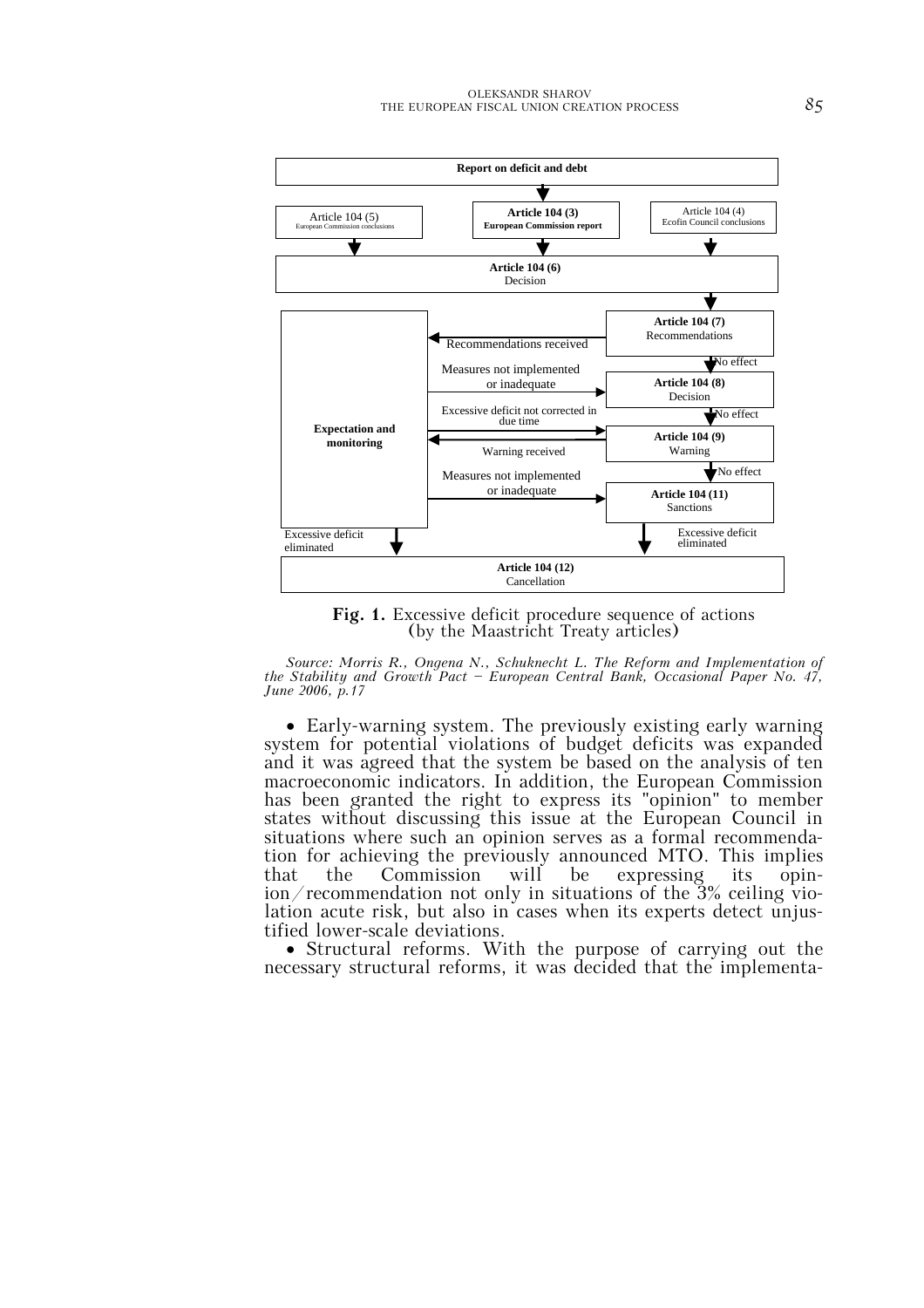tion of major structural reforms (provided those have a direct long-term savings effect) should automatically grant the right to temporary deviation from the MTO or correction thereof by the amount equal to implementation cost of the structural reforms (subject to maintaining the 3% ceiling and achieving the originally set MTO over the next four years).

At the same time changes were made to the "corrective arm" of the Pact, including: 1) in the definition of "excessive deficit" the concept of "severe economic recession" was revised as was the role of "other significant factors" — including tasks of the Lisbon Agenda or innovation programs; 2) the possibility of one-year prolonging the term for deficit correction was envisaged; 3) considerations related to the assessment of systemic pension reforms were added (with a view to ensure that budget deficits are corrected by the amounts of the corresponding costs on such reforms during the first five years); and 4) the need to ensure fiscal and debt sustainability was emphasized (along with demand for reducing the existing debts to a level of  $60\%$  of GDP)<sup>16</sup>.

Finally, the control and monitoring system has been improved in terms of fiscal (in particular, peer support) and statistical (increased transparency of budget information) aspects $^{17}$ .

However, the reform of 2005 was undermined already in 2007 by the actions of France, which started stimulating national economy through financial measures, which led to significant deviations from the indicators provided for by the Pact. With the onset of the economic crisis in 2008 such behavior of the EU member states has become virtually commonly accepted.

During the 2001-2012 period the rule regarding public debt restriction (60% of GDP) was broken 92 times by twelve of the seventeen euro area countries, whereas the rule as to the 3% budget deficit was breached 75 times by fifteen countries. However, the particular importance was vested in financial integration deepening as a result of the 2007-2012 global debt crisis aggravation. The signal for European debt crisis onset was given by the statement of the New Greek government in October 2009, when it appeared that the budget deficit was actually twice as large than the previous government had claimed and reached 12% of GDP. Thus, after several years of uncontrolled budget spending and failure to carry out reforms Greece was the first country in the euro area heading towards the destructive consequences of the

 $\frac{16}{16}$ 

<sup>&</sup>lt;sup>16</sup> Ibid., pp. 84, 87-90<br><sup>17</sup> Ibid., pp. 90-91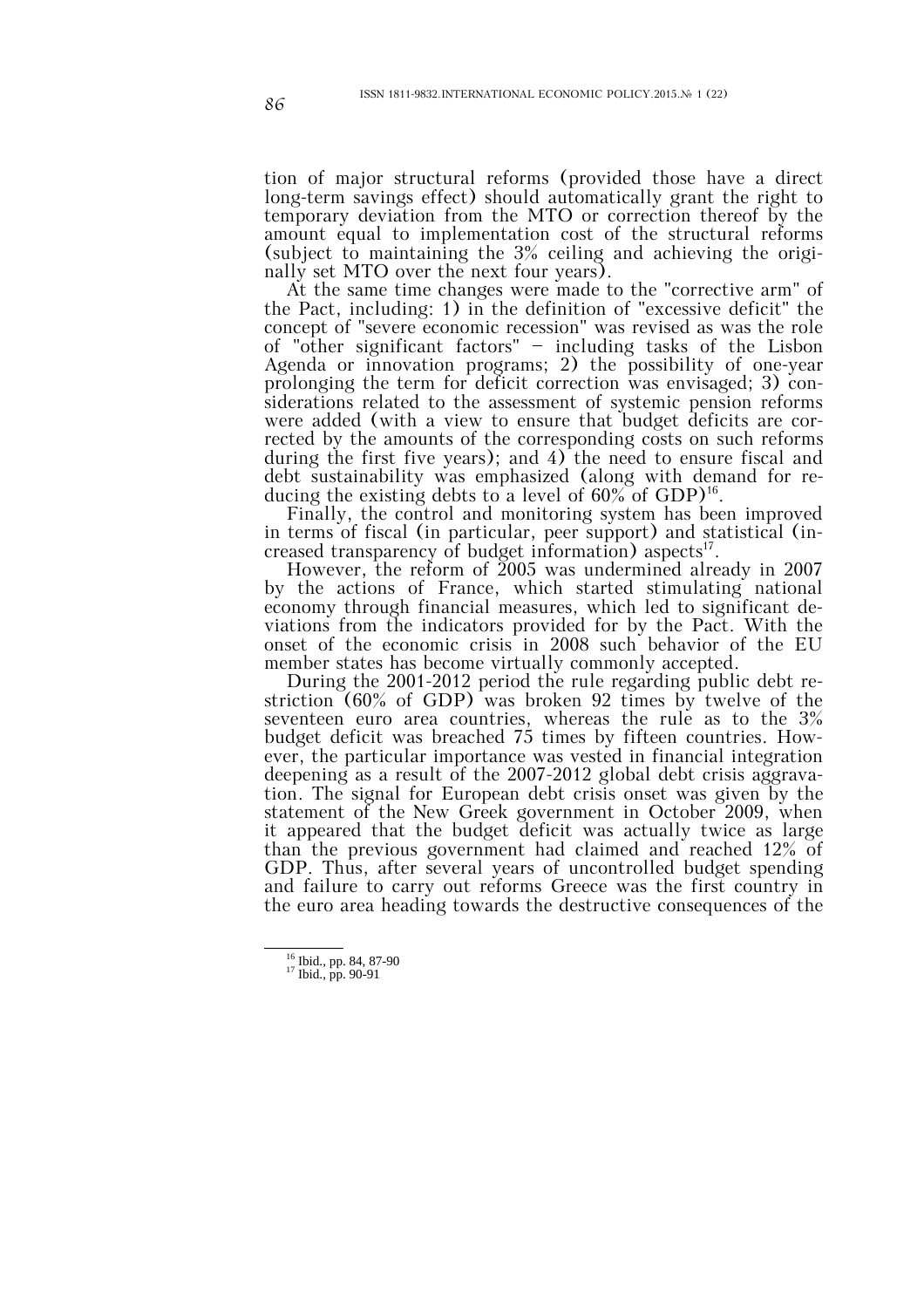economic crisis<sup>18</sup>. Soon, similar problems arose in Portugal (with deficit over 6% of GDP) and in Spain (11%). In Ireland, the deficit actually exceeded 30% of GDP (however, in this country the deficit formation was mainly due to the unsuccessful attempt of the state to support bankrupt financial institutions). These countries affected by the crisis have formed the group of "peripheral" EU member states in crisis known as GIPS (or politically incorrect — PIGS). After similar problems had arisen in Italy, the group became known as PIIGS.

In the euro area, the sovereign debt crisis has been particularly destructive, while affecting not only financial but also social sphere and political processes. EU political leaders declared their readiness to defend the euro area at all costs.



**Fig. 2.** Ratio of budget deficit and public debt to GDP in 2012

*Source: Eurostat data*

Indeed, it was the crisis that gave a powerful impetus to fur- ther process of economic (in particular, budgetary and fiscal) consolidation of 28 EU countries. In order to overcome budgetary

 <sup>18</sup> European Debt Crisis Explained//Investment Contrarians – [Electronic resource]. Access mode: http://www.investmentcontrarians. com/european-debt-crisis-explained/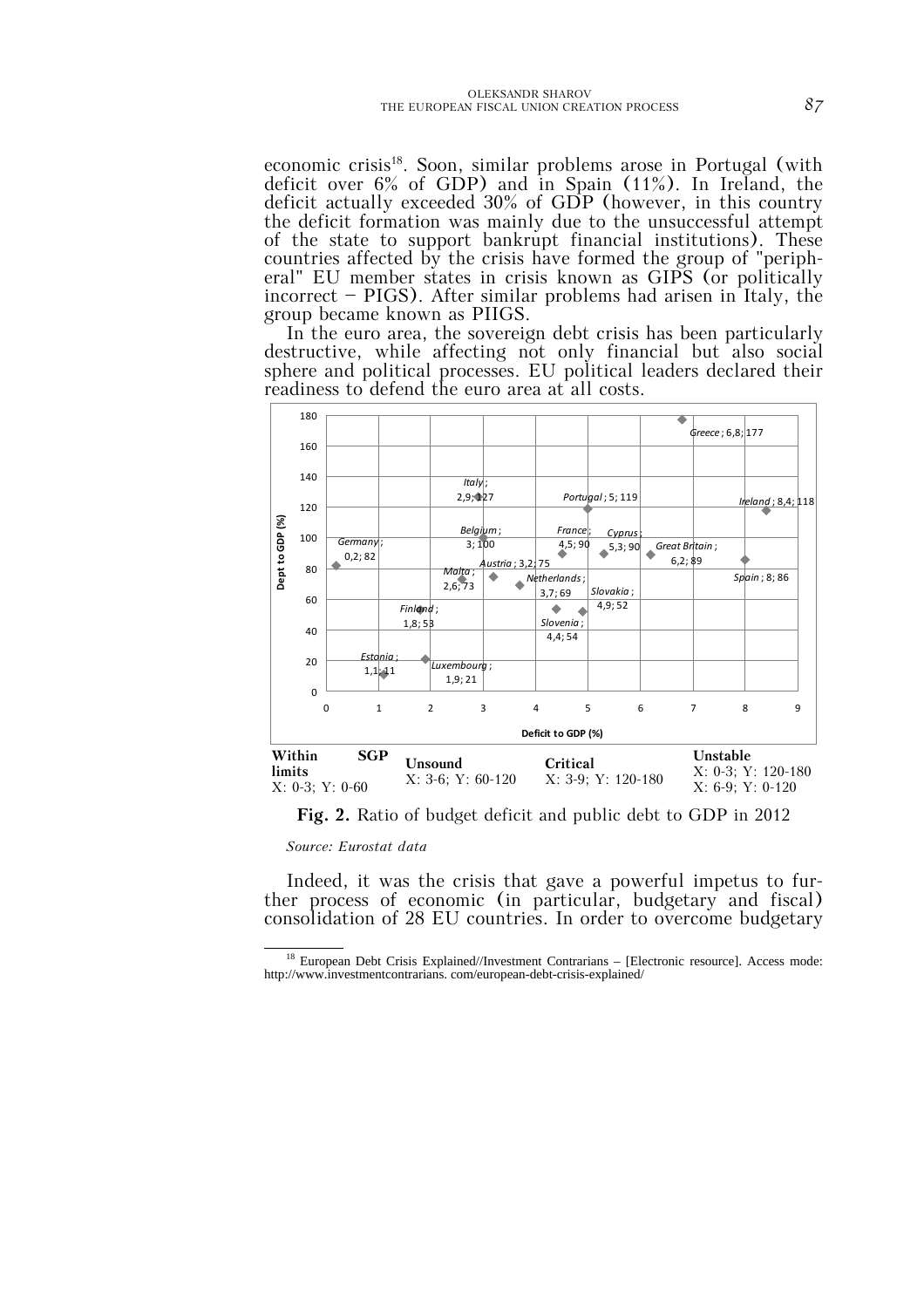imbalances several general principles of the European Union were reviewed; in cooperation with the IMF loans were granted to Greece, Ireland, Portugal and other indebted countries, as well as to the banking sector in Spain. In particular, Greece which found itself on the verge of default in 2011 appealed for aid to the European Union and IMF, thus receiving circa USD 240 billion. Moreover, European banks have written off 53.5% of the private sector debts of Greece. Ireland, which also faced onset of the financial (banking) crisis, has requested EUR 67.5 billion of aid. Spain turned for assistance in the amount of EUR 100 billion (although later it was limited to the amount of EUR 41 billion). Portugal requested EUR 78 billion and carried out quite an effective reform program. In particular, the request for financial assistance was sent to the IMF and the European Commission along with a development and stability program after the Socialist government of Josй Socrates in Portugal had resigned in March 2011 (though kept on performing duties till the early elections). The program had been developed two months in advance and agreed with the opposition. Although the opposition (Social Democrats) was not invited to the government, the need to achieve national consensus was clearly understood. Representatives of the IMF, European Commission and European Central Bank who came to Portugal in May agreed upon the program presented lending conditions and asked to endorse those both by the government (which still could manage to get the first tranche) and the opposition, which had solid chances to come to power in late June. Actually that was what later happened and the new Social Democratic government started developing a new program, which presented a modernized (and a more rigid) version of the previous government's program and was also agreed upon by the opposition — now the Socialists. Thus, eventually the crisis overcoming program proved not only more radical (in terms of budgetary savings and speed of the planned reforms) than initially proposed by the IMF experts, but really of national scale (such that met real objectives of the government and was acceptable (at least in terms of basic parameters) to the political opposition. As a result of strong measures, Portugal budget deficit in 2013 was reduced to 2.6% of GDP, which was below the level specified in the program (3%). The state's capability of providing for internal and external funding also increased. Interest payments on government obligations were significantly reduced: in late April of 2014 the average yield on ten-year bonds placed by Portugal reached 3.58%, which was a record since early 2006. The share of exports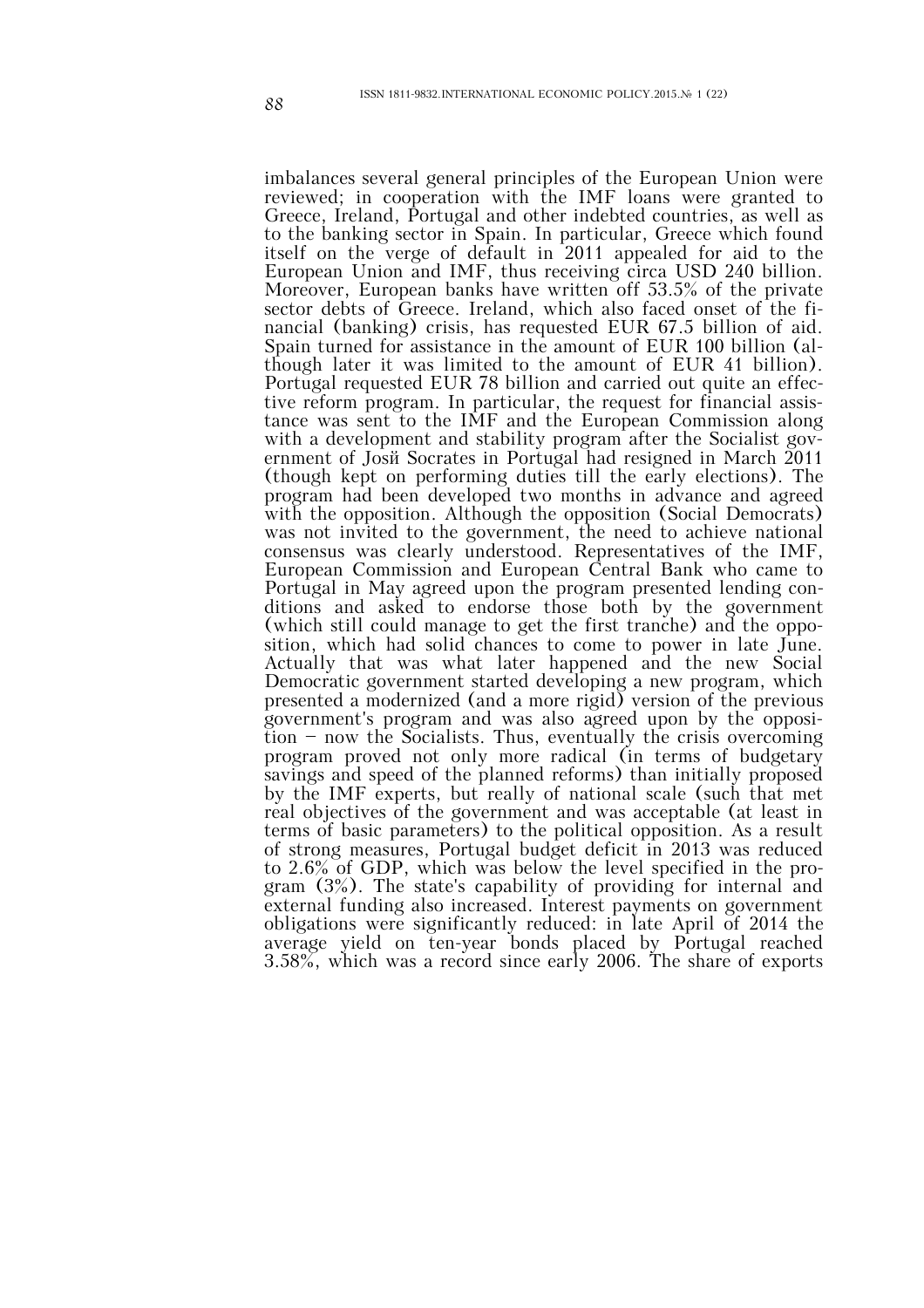in GDP has increased from 28% in 2009 to 41% in 2013. Manufacturing enterprises have improved their position in foreign markets (especially those of footwear industry), while the service sector began to rapidly develop. A positive trend in the economy implying return of foreign investors could be seen. So, it is not surprising that Portugal was the first of the so-called EU Southern periphery countries to overcome major economic problems and could afford to abandon the program of support by the IMF, European Commission and European Central Bank in May 2014.

The response to the financial crisis in the euro area was deepening of the fiscal and budgetary consolidation, an example of which was establishment of the European Financial Stability Facility (EFSF) in 2011 to combat the crisis and next  $-$  transformation thereof into the improved and permanent European Stability Mechanism (in September 2012). The functioning of these new institutions and the nature of their financial support indicate that EU countries have approached the new integration stage  $-$  ensuring confederal stability budget.

A significant role in this process was vested in the European Central Bank (ECB), which traditionally applied a strict monetary approach to macroeconomic regulation. However, it departed from the standard rules and introduced a new method implying purchase of government bonds from crisis-affected countries and filling their banks with adequate capital. Thus, the ECB has essentially financed the deficit of the future common EU budget.

The formal commencement of the fiscal integration process can probably be characterized by development of two versions of the draft regulatory acts in September 2010 aimed at amending the Stability and Growth Pact. The drafts were developed separately by to work groups of the European Commission and the European Council. In March 2011, the Ecofin Council prepared a preliminary draft agreement including a list of required regulatory documents (dubbed "the six pack"<sup>∗</sup> ) aimed at reducing budget deficits and achieving macroeconomic balance.

Four of the six instruments were designed to further reform the Stability and Growth Pact. This reform did not imply any changes in the existing rules, but was intended to ensure stricter

<sup>∗</sup> 1. Regulation 1175/2011 amending Regulation 1466/97: On the strengthening of the surveillance of budgetary positions and the surveillance and coordination of economic policies.

<sup>2.</sup> Regulation 1177/2011 amending Regulation 1467/97: On speeding up and clarifying the implementation of the excessive deficit procedure.

<sup>3.</sup> Regulation 1173/2011: On the effective enforcement of budgetary surveillance in the euro area.

<sup>4.</sup> Directive 2011/85/EU: On requirements for budgetary frameworks of the Member States.

<sup>5.</sup> Regulation 1176/2011: On the prevention and correction of macroeconomic imbalances.

<sup>6.</sup> Regulation 1174/2011: On enforcement action to correct excessive macroeconomic imbalances in the euro area.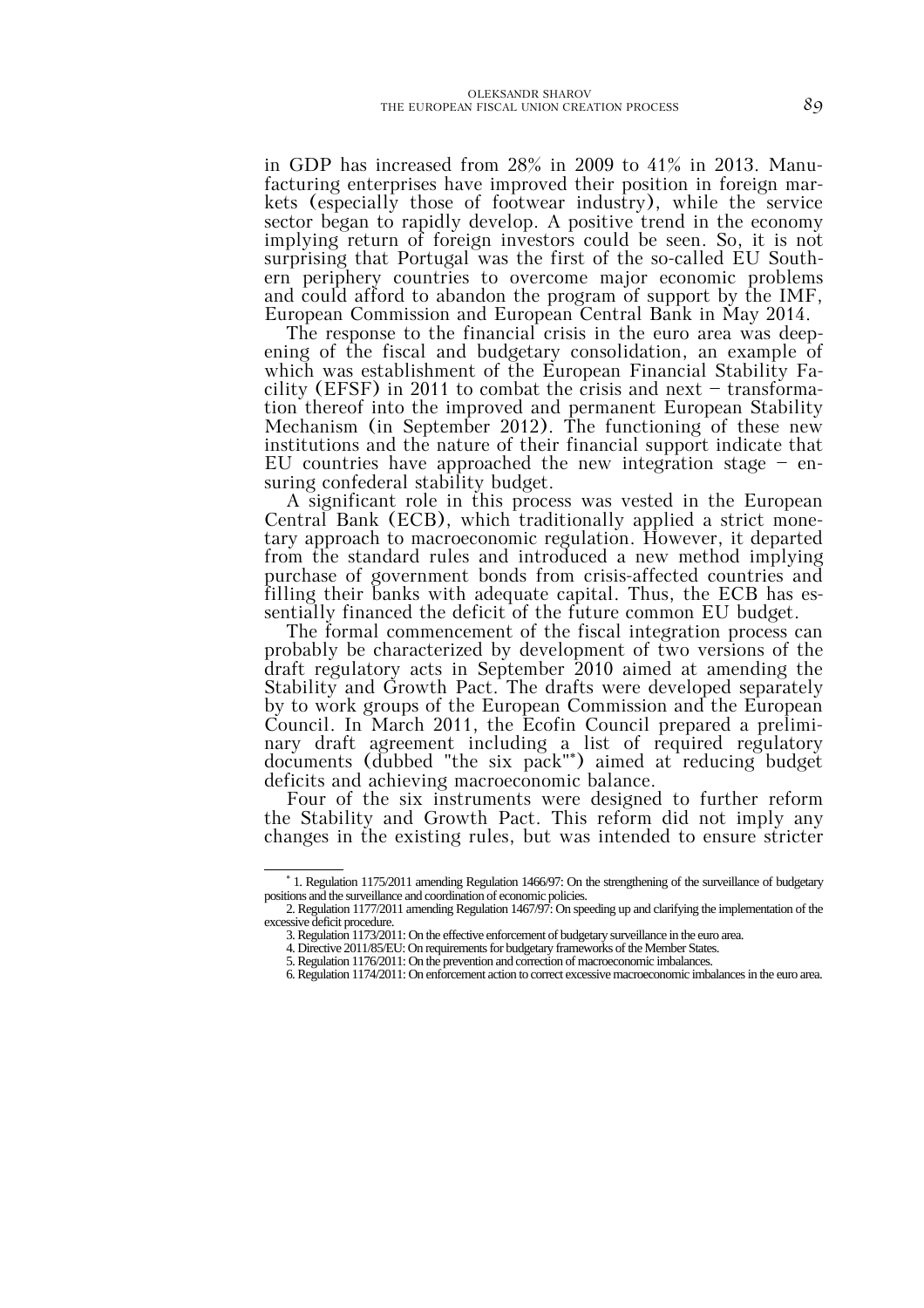adherence to financial discipline and systematization of the procedure for imposing sanctions. For instance, if a country found in breach of the rules failed to exercise appropriate actions, it was bound to place an interest-free deposit in the amount of 0.2% of GDP. In case the required actions were still not implemented, the deposit would be transformed into a fine. In addition, such countries would be subject to restrictions as regards voting in the EU Council, while their national standards of statistics were to be harmonized with standard meeting EU requirements.

Another two documents of the "pack" were related to macroeconomic balancing procedure and early warning system.

Since 2011, the activities on monitoring and coordination of the Pact implementation have been carried out under the socalled "European Semester":

• In March, the European Council (heads of the EU states and governments) sets priorities of the economic policy based on respective reports. This provides the basis for receiving recommendations on fiscal policy (stability and convergence programs) and economic policy (national reform programs).

• In April, the Member States provide the Commission with their medium-term budgetary and economic strategies based on targeted recommendations. The Commission assesses plans of the member countries and develops recommendations to the EU Council as to voting on this.

• In June and July, the European Council and the Ecofin Council carry out political consultations on common economic and fiscal policies for specific countries. Assessment of compliance with the recommendations will be implemented by the Commission next year.

The next step toward improving fiscal discipline was made on November 23, 2011, as the European Commission proposed another two regulatory documents (the "Two-pack 19), which were to introduce additional monitoring measures as to the budget processes in the euro area countries. However, they entered into force only in 2013 after implementation of the new requirements to the common EU fiscal legislation. In particular, it is now required that the EMU member countries provide the European Commission with a draft budget for next year not later than by

 <sup>19</sup> 1. Regulation 473/2013: On common provisions for monitoring and assessing draft budgetary plans and ensuring the correction of excessive deficit of the Member States in the euro area.

<sup>2.</sup> Regulation 472/2013: On the strengthening of economic and budgetary surveillance of Member States in the euro area experiencing or threatened with serious difficulties with respect to their financial stability.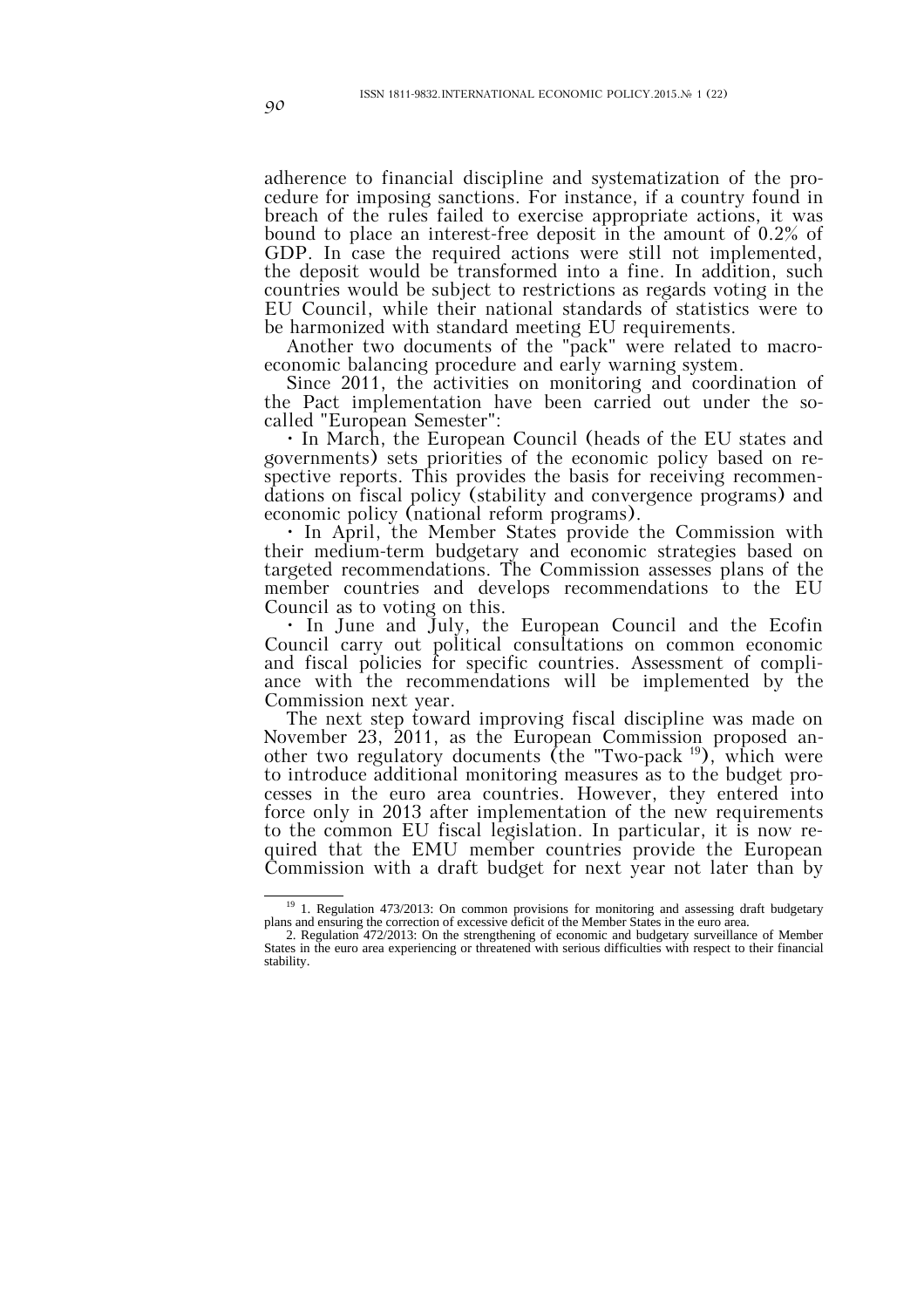October 15 (unless, of course, the country is subject to specific requirements of the Excessive Deficit Procedure, EDP, or Excessive Imbalance Procedure — EIP). Governments of the countries subject to the above procedures have to provide respective reports more frequently than under normal circumstances.

Eventually, it came to knowledge that France, Germany and Italy intended to initiate establishment of a new Stability and Growth Pact for the euro area, which would imply "severe sanctions" against countries violating requirements thereof. In early December 2011, Angela Merkel, the Chancellor of Germany, has promised to create a fiscal union of the euro circulation countries. At that, she strongly rejected the idea of introducing joint Eurobonds, while still acknowledging that the gradual evolution toward Eurobonds was in full swing by itself. In turn, W. Schдuble, the German Finance Minister, suggested that each member state transfer its debt exceeding the limit of 60% of the national GDP to the national redemption fund to be financed by the national target tax revenues in order to increase investor confidence in the feasibility of debt repayment. His suggestion resembled elements of the European redemption fund proposed by the German Council of Economic Experts, however lacked the key ele $ment - joint$  and several liability.

The French President N. Sarkozy has seemingly supported this idea and stressed that the euro area countries should do their budgeting in the same style while bearing in mind that they would face severe automatic sanctions in case of violating budgeting rules. He also supported changes to the EU treaty and the proposal to abolish the requirement for a qualified majority vote in order to ensure prompter decision making by the member states. However, of more critical essence was that Sarkozy did not opine on the fiscal union. As the French minister made it clear, France was deeply concerned about the idea that the European Commission would have a right both to review national budgets and to veto them. That is, France, on the one hand, seemingly supported introduction of severe automatic sanctions for violations of budgetary discipline, but, on the other hand, wished to retain the right of individual states to independent budgeting. On analyzing these suggestions (as well as statements of the German Bundestag oppositionists, who pointed out that such gradualist approach would only exacerbate the debt crisis), independent experts drew attention to the fact that the German intention to supplement the EMU with a fiscal union may also comprise joint liability, which would go beyond the narrow limits set out by the European Stability Mechanism. Moreover, there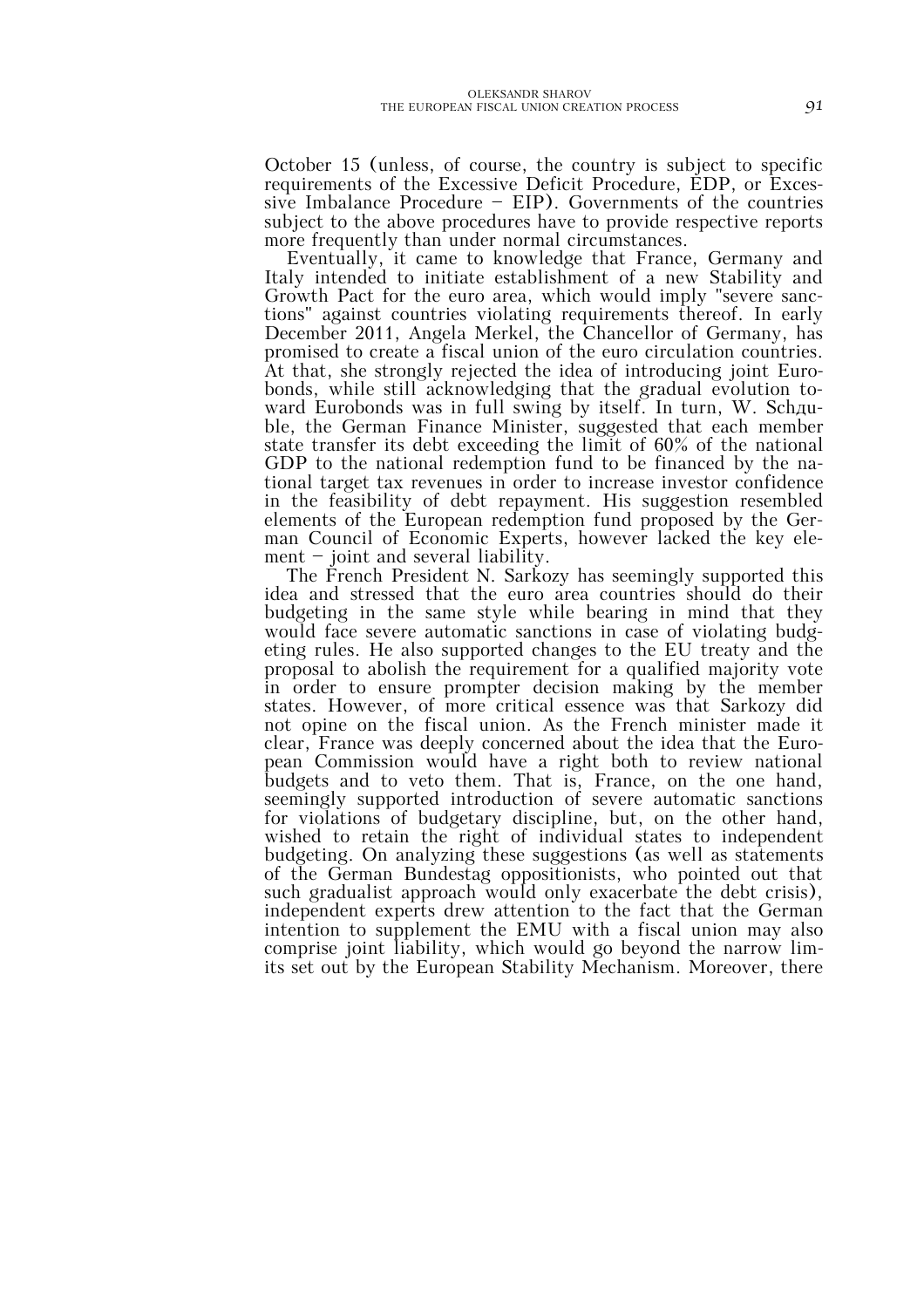were expectations of the growing recognition by the German government that the ESM's current design, which foresees public debt restructuring of the euro area member states as a regular crisis tool, is inconsistent with the euro's role as one of the world's leading reserve currencies. However, the sequencing of reforms is crucial and more joint liability may only come once binding fiscal rules and national economic reforms are in place ensuring solid public finances, and improved economic growth and employment for all member states $^{20}$ .

On the same day (November 23), the European Commission presented the "Green paper" concerning feasibility of establishing joint bonds of the euro area countries ("Eurobonds" or "stability bonds"). The stability bonds were defined therein as "a tool created for daily financing general expenditures of the euro area countries through joint issue"<sup>21</sup>. It was presumed that such joint liability for government bonds would increase reliability, reduce the cost of borrowing (interest rates) and improve fiscal discipline (due to more stringent monitoring and control). The proposal has caused quite a robust discussion and, therefore, in July 2012 the European Committee for Economic and Social Policy provided the European Commission with its conclusions which, in particular, envisaged continued political work on the said project. At that, the Committee tended to the option, which would stipulate joint liability of the euro area countries (in the form of payment guarantees), but not with respect to all government bonds of the euro area countries, but only to a portion thereof (with the portion meeting certain criteria, which, however, were never developed). Later, a proposal was put forward that the first step should imply introducing common issue by the euro area countries of eurobills — short-term instruments to finance public debt with maturity term thereof varying from one to two years. Introduction of eurobills would not require immediate and complete integration of the fiscal policy.

In January 2012, a special Code of Conduct<sup>22</sup> was issued (with the final version thereof agreed in September of the same year) presenting a detailed description of using the Stability and

<sup>&</sup>lt;sup>20</sup> European fiscal union: what the experts say//theguardian.com, Friday 2 December – [Electronic resource]. Access mode: http://www.theguardian.com/business/2011/dec/02/european-fiscal-union-

experts<br><sup>21</sup> Green paper on the feasibility of introducing stability bonds// European Commission, Brussels, 23.11.2011, p.3 – [Electronic resource]. Access mode: http://ec.europa.eu/commission\_2010-  $2014$ /president/news/documents/pdf/ green\_en.pdf

Specifications on the implementation of the Stability and Growth Pact and Guidelines on the format and content of Stability and Convergence Programmes – [Electronic resource]. Access mode: http://ec.europa.eu/economy\_finance/economic\_governance/sgp/pdf/coc/code\_of\_conduct\_en.pdf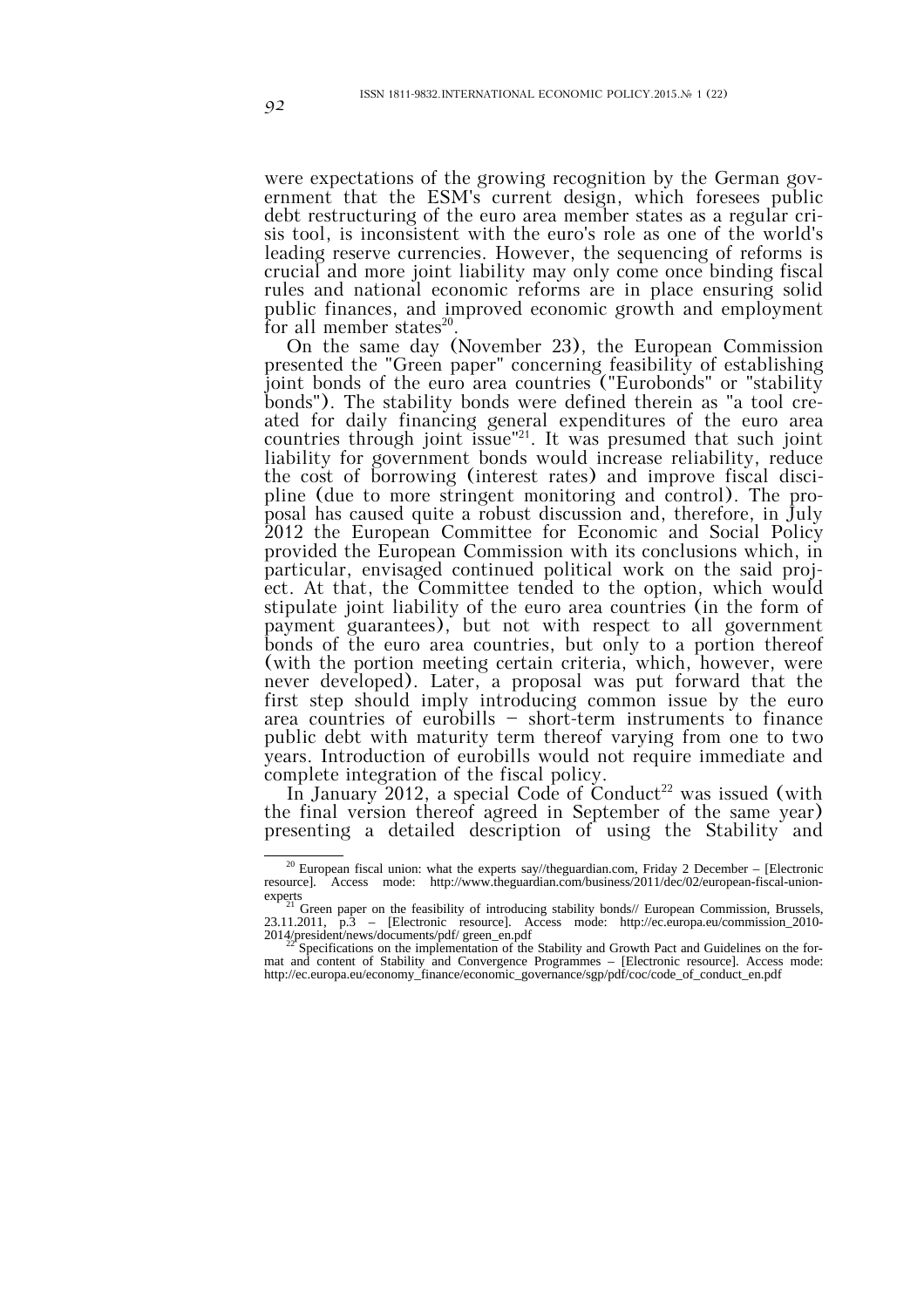Growth Pact mechanisms. This document also comprised detailed consideration of the basic concepts relating to the Pact as well as recommendations regarding the content of stability and convergence programs.

In March, 25 EU Member States (with the exception of Great Britain and Czech Republic) signed an agreement to ensure budgetary discipline known as the Fiscal Compact. The agreement entered into force in January 2013 after ratification thereof by twelve EU countries. Later on, the Compact was ratified by almost all of the other EU countries, including Czech Republic. Denmark and Romania declared accession to the Compact without ratification, while Bulgaria declared itself bound to implement the agreement in part (although the three countries are not euro area members, to which, in fact, the Fiscal Compact provisions apply). The only opponent to the new rules was Great Britain.

In practice however, everything is not as rosy. The matter is that immediately after signing of the Compact, it had to be ratified by Greece (which would not receive EU financial assistance otherwise). However, the procedure of its implementation into the national legislation was not carried out, which left a "legal loophole" for neglecting the Compact in the future<sup>23</sup>. Given high social tensions in the Greek society and quite a real threat of Greece exiting the euro area, the European Commission did not insist on full compliance with the legal formalities. Though, further on the international lenders strictly controlled real implementation of the reform program, required by the Fiscal Compact provisions<sup>24</sup>. However, a precedent had been created and Greece was followed by Cyprus, Malta, the Netherlands, Luxembourg, Belgium, Estonia and Romania. In particular, the need for observing the "golden rule" still in 2012 led to a government crisis and early elections in the Netherlands. The Dutch parliament faced the need to cut costs, since the budget deficit stood at 4.7%, but 11 parties in the parliament of the Netherlands disagreed on the methods of budget savings. The most radical proposals were submitted by socialists and nationalists. The Socialist Party proposed not to reduce social spending, but to introduce a tax on the rich and thus increase budget revenues. The Party for

<sup>&</sup>lt;sup>23</sup> Burret H.T., Schnellenbach J. Implementation of the Fiscal Compact in the Euro Area Member States//German Council for Economic Experts, Working Paper 08/2013, November 2013, p. 36 – [Electronic resource]. Access mode: http://www.sachverstaendigenratwirtschaft.de/-fileadmin/dateiablage/

download/publikationen/arbeitspapier\_08\_2013\_engl.pdf <sup>24</sup> *Papadimitropoulou I.* Eurogroup to examine the progress of Greece's fiscal adjustment program// Times of Changes, 19.06.2014 – [Electronic resource]. Access mode: http://www.thetoc.gr-/ eng/politics/article/eurogroup-to-examine-the-progress-of-greeces-fiscal-adjustment-programme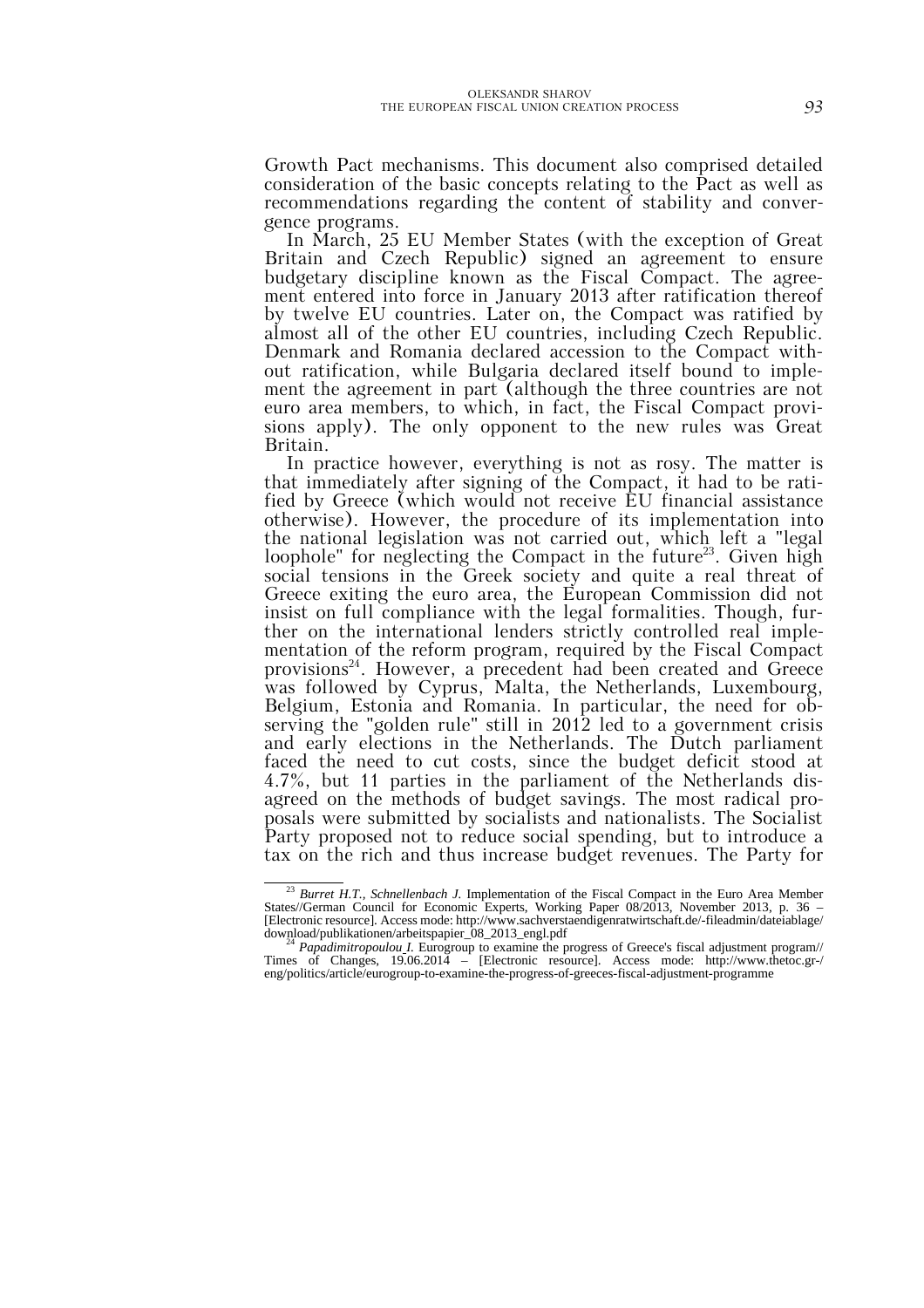Freedom felt it was important to cut financial aid to migrants making up to 10% of the population and to exit the euro zone. To overcome the political gridlock, early elections were conducted. Although they practically did not change the balance of power, agreement on the budget was nonetheless reached. Despite the fact that the majority did not want to ratify the Fiscal Compact, its abandoning was practically impossible. Eventually, an original solution was found  $-$  in March 2013 the parliament ratified the Compact and on July 26 it was signed by the King, but the document never became an obligatory legal norm for the Netherlands. The Compact was not implemented and remains recognized by the Netherlands as an international legal instrument having no priority over the national laws, i.e. compliance with the Compact on the Dutch side is, in fact, a matter of "good will"<sup>25</sup>.

Sweden and Poland followed a somewhat different path — the agreement was ratified and implemented, but the implementation of the Covenant was postponed until accession of these countries to the euro area.

Not everything went smooth in Germany, where fiscal union opponents appealed to the Federal Constitutional Court with a lawsuit arguing that the European Stability Mechanism (ESM) was undermining Bundestag budgetary powers. However, in March 2014 Karlsruhe Constitutional Court ruled that despite the fact that the financial obligations of Germany as a result of joining the Mechanism reached EUR 190 billion, the German Bundestag budgetary autonomy remained sufficiently<sup>26</sup>.

The Fiscal Compact essence implies legislative consolidation of the previous agreements on the so-called "golden fiscal rule", which requires maintenance of public finance indicators within rigid limits (budget deficit — within 3% of GDP, and the structural deficit below 0.5% of GDP), as well as on the "debt brake" implying public debt limitation at the level of 60% of GDP. In addition, while preparing the Fiscal Compact it was supposed that budgets of all EU countries should be sent for approval to the European Commission in Brussels before they get to the national parliaments. The suggestion was dramatically opposed by Greece, Great Britain, Czech Republic and other countries, which believed this procedure would infringe their sovereignty. For-

<sup>&</sup>lt;sup>25</sup> The Golden Rule adopted in Dutch legislation?// Leiden University. Leiden Law Blogs, 05.10.2012 – [Electronic resource]. Access mode: http://leidenlawblog.nl/articles/the-golden-ruleadopted-in-dutch-legislation <sup>26</sup>

Verfassungsgericht weist Klagen gegen ESM ab// Die Bundesregierung, 18. März 2014 – [Electronic resource]. Access mode: http://www.bundesregierung.de/Content/DE/Artikel/2014/03/2014- 03-18-bverfg-esm.html;jsessionid= 622BB9AA48A15170216D34D493E676DC.s3t1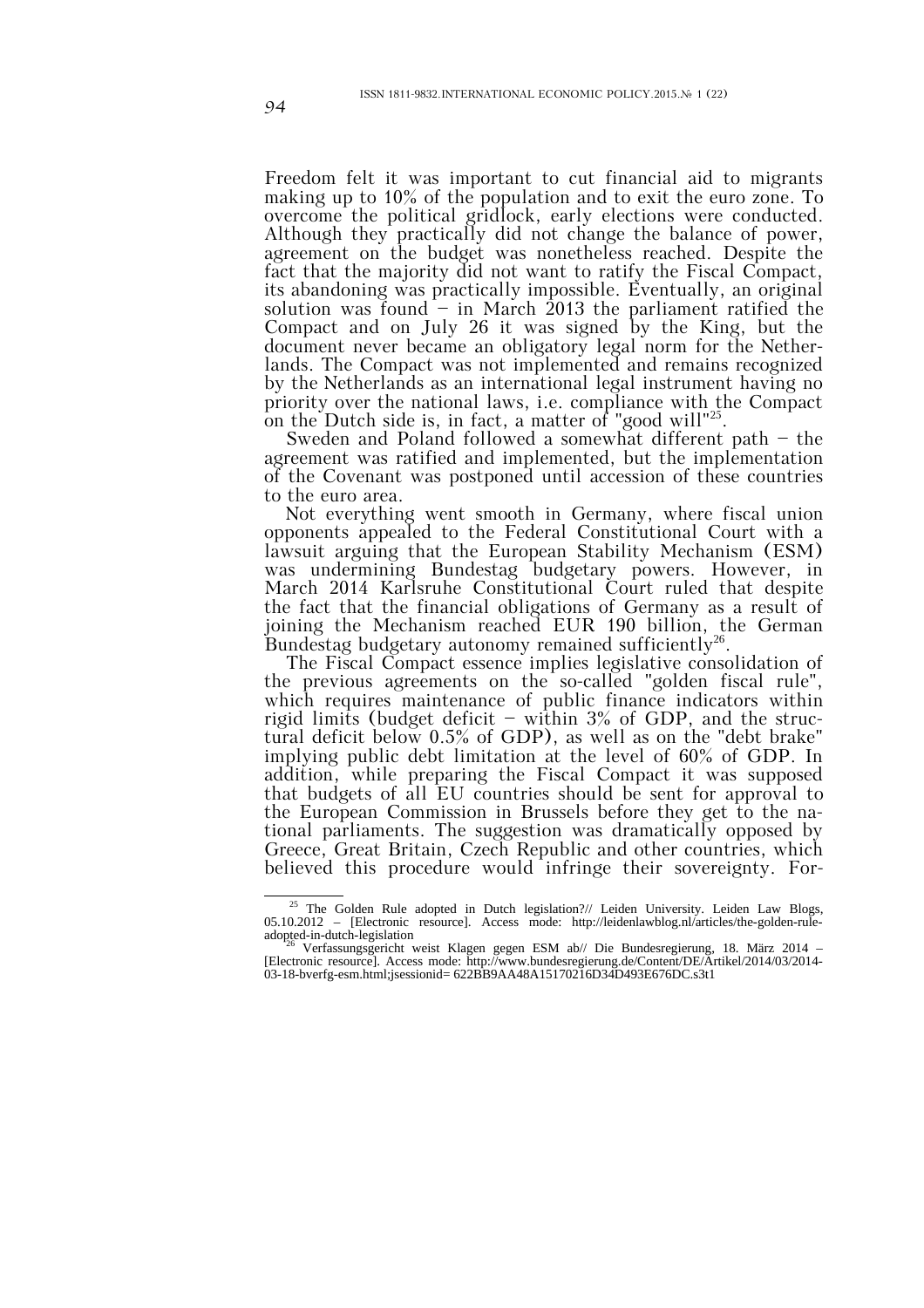mally, this rule was cancelled, but in practice it still works, because draft budgets are still sent to the European Commission in terms of monitoring compliance with the "golden rule".

Further budgetary and fiscal consolidation of the EU largely depends on the position of Germany, which is now acting as its main engine. Berlin advocates unconditional implementation of the Fiscal Compact, ensuring compliance with all budgetary and monetary constraints allowing to overcome the crisis by joint effort. The German government also supports transfer of sovereign powers in the financial sector to supranational bodies. These approaches are not always admired by their partners in the European Union which are not in a position to restore order in their public finances, and sometimes European officials in Brussels join them as well. Actions of Germany are often counterweighed by the alliance of France, Italy and Spain. For example, a conflict arose concerning potential issue of Eurobonds and establishment of the so-called "transfer union". The Germans grow increasingly more blamed for the negative effects of measures aimed at budget funds saving.

The third largest economy of the  $EU$  – Great Britain occupies a special position. Since the moment of joining EU, Great Britain has been continuously inhibiting all the integration measures, especially in the monetary and budgetary spheres. The sovereign debt crisis has led to intensification of London's European integration process suspension. The British government has not signed the Fiscal Compact and, occasionally, raises the issue of potential exit from the EU.

Thus, the fiscal union creation has been formally completed, but in fact its members are faced with hard work on practical implementation of the mutual obligations as well as on establishment of mechanisms and tools that would ensure implementation of the "golden rule" and use of the "debt brake" without causing irreparable damage to the national economy and socioeconomic state of society.

Today the EU financial system is a complex system of international relations and international institutions, whose task is to protect common interests of the member states in all areas of financial relations: lending and investment, international payments and exchange rate policy coordination, harmonizing rules of control over banking institutions, combating tax evasion and money laundering, budgetary policy coordination and so on. Significant changes in the geo-economic structure of the world, in particular, rapid growth of economic competition on the part of China and worsening of domestic political and economic problems within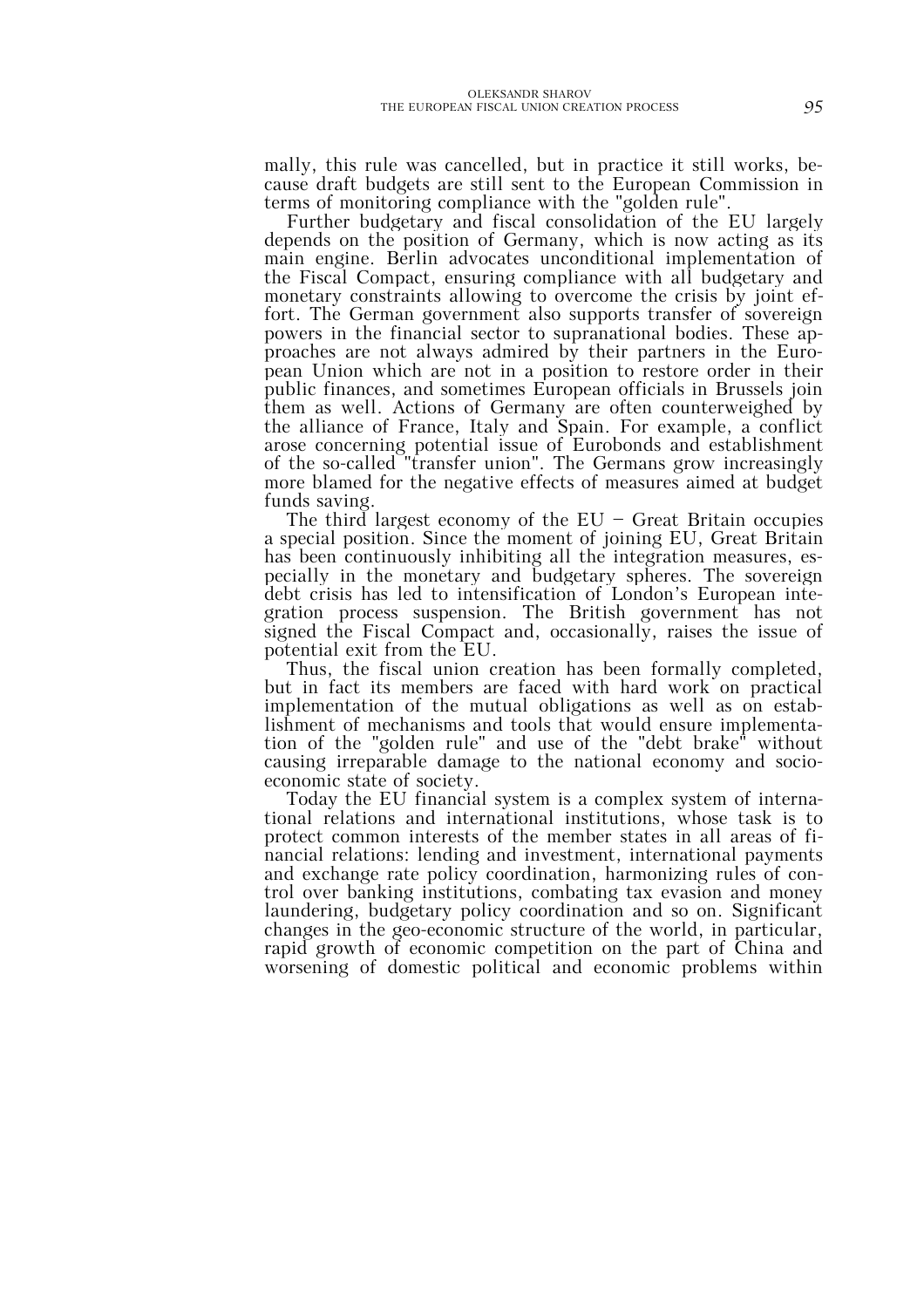the EU (failure of the EU Constitution, the banking and debt crisis of periphery countries, etc.), pose fundamental problems to the EU concerning correction of the European integration model. Thus, one can say that at present the European Union is at the bifurcation point, the passage of which proves possible only in one of two directions: *further federalization* and advancement towards the 'United States of Europe' or consolidating of the positions taken in order to *maintain the status quo* in terms of further globalization.



**Fig. 3.** Budget deficit of Ukraine (% of GDP)

*Source: Ministry of Finance of Ukraine*

#### **Conclusion**

What will the European Union financial integration scenario look like is to be seen already in the near future. However, the specified prospects of the European Union financial system modernization raise the need for certain steps on the part of the relevant financial authorities in Ukraine, arising from the EU integration objectives.

In the field of budgetary policy it should first of all concern attempts for ensuring compliance with the fiscal discipline criteria adopted in the European Union (although such requirements do not arise from the current objectives of Ukraine's integration into the EU). However, until recently it has not looked too difficult for the Ukrainian side, as the national debt during recent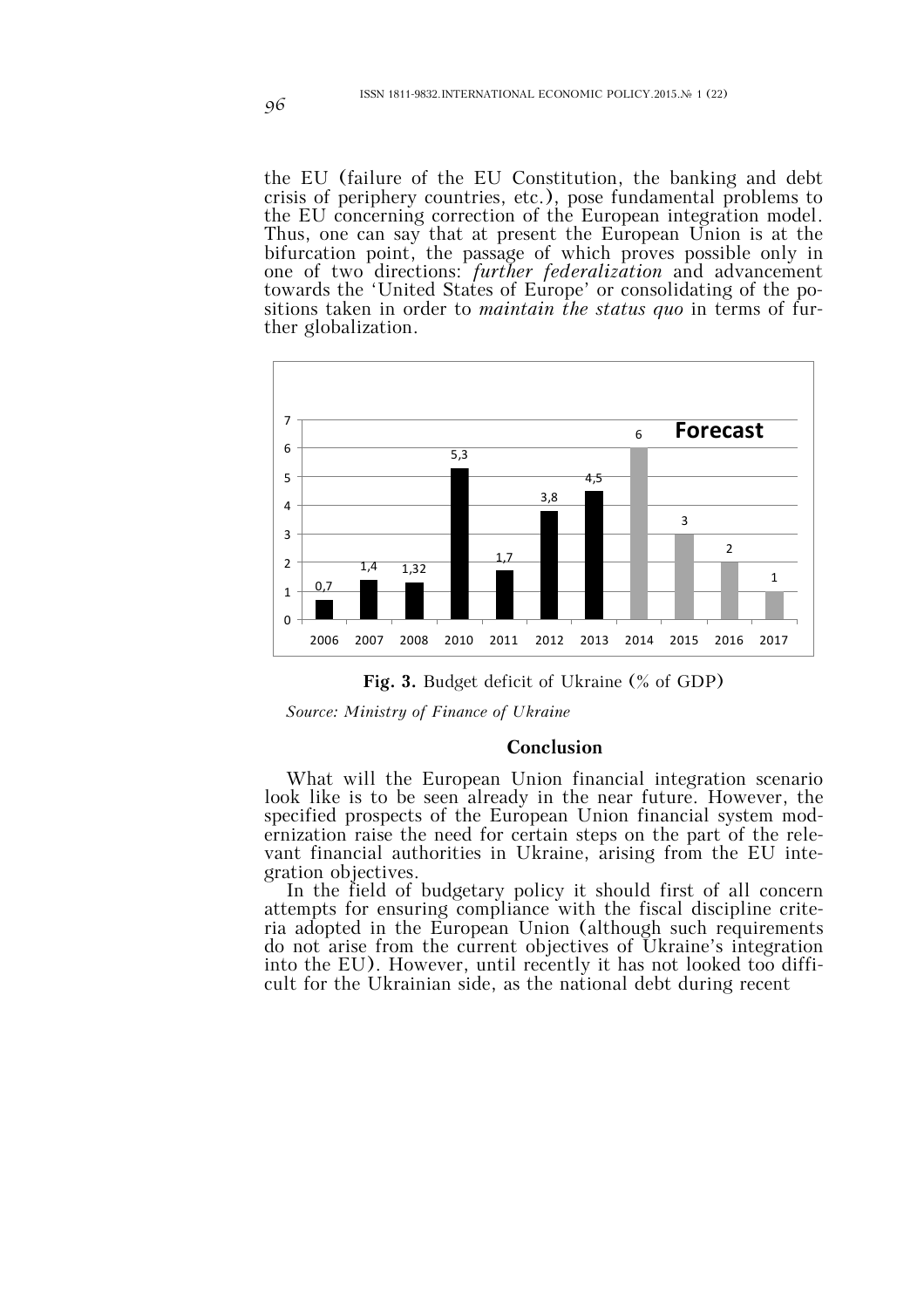years ranged from 12 to 40% of GDP (never going beyond this limit), which is significantly lower than the same figure for the vast majority of EU countries (except Poland). As for the budget deficit, over the 2006-2012 period it amounted on the average to 2.6% of GDP (i.e. stayed strictly within the Maastricht criteria). However, recent events related to the annexation of Crimea by Russia and military operations in the area of anti-terrorist operation in the eastern Ukraine have significantly worsened the state of the economy, resulting in the expected growth of the budget deficit. However, the government expects to achieve limiting thereof to 3% of GDP in a year, while the foreign debt is expected to be kept within 55% of GDP until 2017.

Regarding organization of the budgeting process, the shortterm objectives include development of medium-term budget forecasting (planning) system, improving program-oriented approach to the budgeting process and analyzing effectiveness and efficiency of budget programs as well as improving exchange of information and experience on planning and meeting of the budget and public debt-related tasks. All the above should ensure development of the public internal control and external audit system based on international (European) standards and their compatibility with the fundamental principles of accountability, transparency, economy, efficiency and effectiveness. In particular, this implies the need for implementation of standards and methods of the International Organization of Supreme Audit Institutions (INTOSAI) and use of the EU experience in the field of external control and audit of public finances (while emphasizing independence of the relevant authorities). It is also essential to further develop the public internal financial control system through harmonization with the standards taking into account general European practice and agreed with the Institute of Internal Auditors (IIA), the International Federation of Accountants (IFAC) and the International Organization of Supreme Audit Institutions (INTOSAI).

### **References**

1. *Pronikova D.V.* Institutional reform of the European Union and the Treaty of Lisbon / World and Politics,  $31.05.2012$  - [Electronic resource]. Access mode: http://mir-politika.ru/313-institucionnaya\_ reforma.html. [In Russian].

2. *Smirnov A.N.* Testing by euroscepticism: the crisis of European integration in the mirror of conservatism  $\angle$  Politia, No. 4, 2013, p. 50. [In Russian].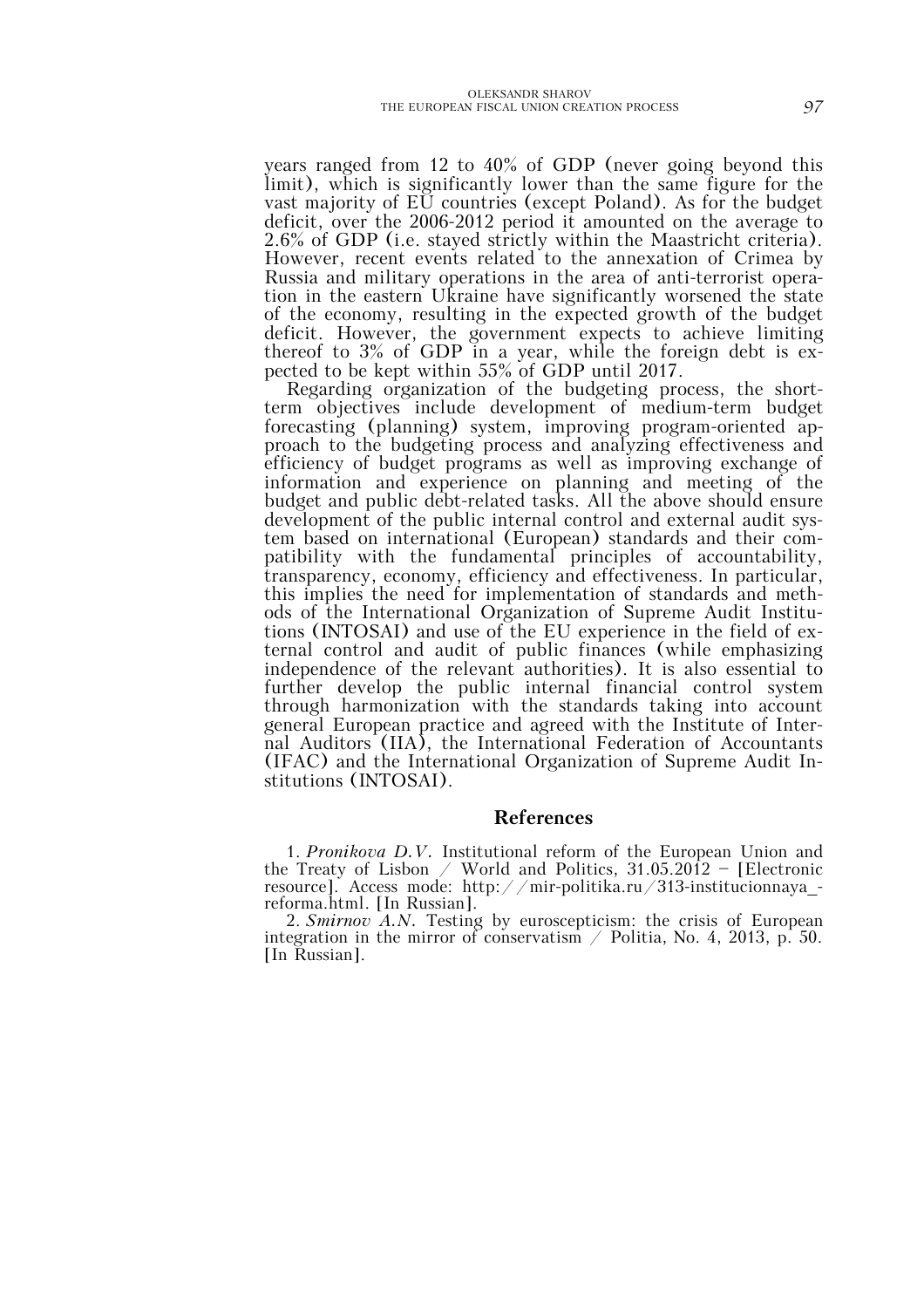3. *Khudyakova L.S., Sidorova E.A.* The reform of financial sector regulation in the European Union  $//$ Dengi i kredit, No. 4, 2014, p.33. [In Russian].

4. *Burret H.T., Schnellenbach J.* Implementation of the Fiscal Compact in the Euro Area Member States//German Council for Economic Experts, Working Paper 08/2013, November 2013, p. 36 — [Electronic resource]. Access mode: http://

www.sachverstaendigenrat-wirtschaft.de/fileadmin/dateiablage/

download/publikationen/arbeit spapier\_08\_2013\_engl.pdf

5. *Eichengreen B.* Should the Maastricht Treaty Be Saved? Princeton Studies in International Finance, No. 74, December 1992 (International Finance Section, Princeton), 74 p.

6. *Eichengreen B.* European monetary Unification: A Tour D'Horizon, Oxford Review of Economic Policy 14, 1998, pp. 24-40.

7. European Debt Crisis Explained//Investment Contrarians — [Electronic resource]. Access mode: http://www.investmentcontrarian s.com/european-debt-crisis-explained/

8. European fiscal union: what the experts say //theguardian.com, Friday 2 December – [Electronic resource]. Access mode: http:/www. theguardian.com/business/2011/dec/02/european-fiscal-union-experts

9. Green paper on the feasibility of introducing stability bonds / European Commission, Brussels, 23.11.2011, p.3 – URL: http://ec.europa. eu/commission\_2010-2014/president/news/documents/pdf/ green\_en.pdf

10. *Guinnane T.W.* Financial vergangenheitsbewдltigung: the 1953 London Debt Agreement- Yale University, Center Discussion Paper No. 880, January 2004, p.21 - [Electronic resource]. Access mode: http:// www.econ.yale.edu/growth\_pdf/cdp880.pdf

11. *Hersel Ph.* El Acuerdo de Londres de 1953 (III) // La Insignia, 3 enero del 2003. — [Electronic resource]. Access mode: http:// www.lainsignia.org/2003/enero/econ\_005.htm

12. *Horn N.* International rules for multinational enterprises: the ICC, OECD**,** and ILO initiatives/ The American University Law Review ,vol. 30:923, 1981, p.936 - [Electronic resource]. Access mode: http://aulawreview.com/pdfs/30/30-4/Horn.pdf

13. Improving the implementation of the Stability and Growth Pact **/** Ecofin Report , 22-23 March 2005,p.18 - [Electronic resource]. Access mode: http://www.eu2005.lu/en/actualites/documents\_travail-/ 2005/03/21stab/stab.pdf

14. *Morris R., Ongena N., Schuknecht L.* The Reform and Implementation of the Stability and Growth Pact — European Central Bank, Occasional Paper No. 47, June 2006, p.18 — [Electronic resource]. Ac-cess mode: https://www.ecb.europa.eu/pub/pdf/scpops/-ecbocp47.pdf